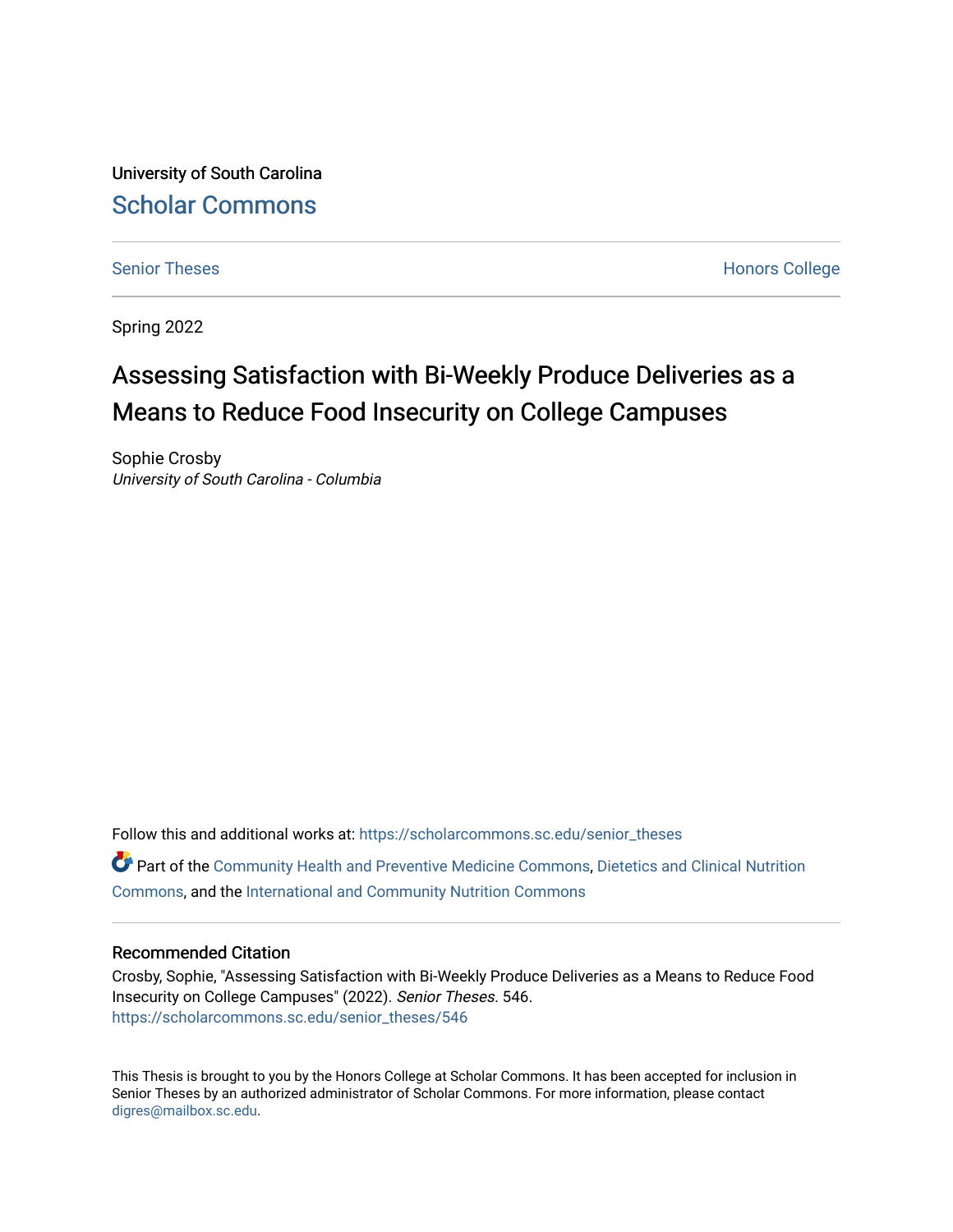Assessing Satisfaction with Bi-Weekly Produce Deliveries as a Means to Reduce Food Insecurity

on College Campuses

By

Sophie Crosby

Submitted in Partial Fulfillment of the Requirements for Graduation with Honors from the South Carolina Honors College

**May 2022** 

Approved:

Tayah

Dr. Maryah Fram Director of Thesis

Kara manta meri

Dr. Kara Montgomery **Second Reader** 

Steve Lynn, Dean For South Carolina Honors College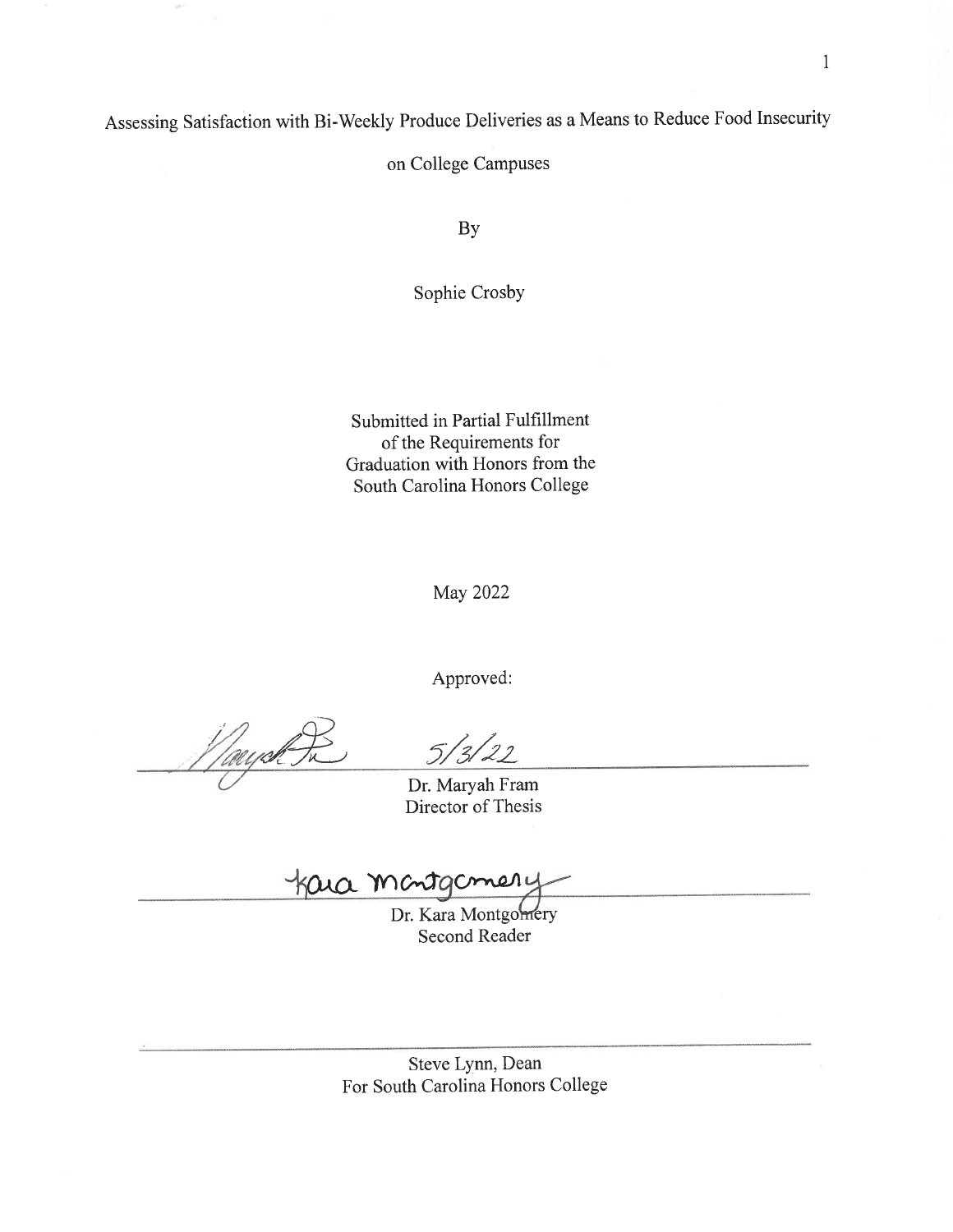# Table of Contents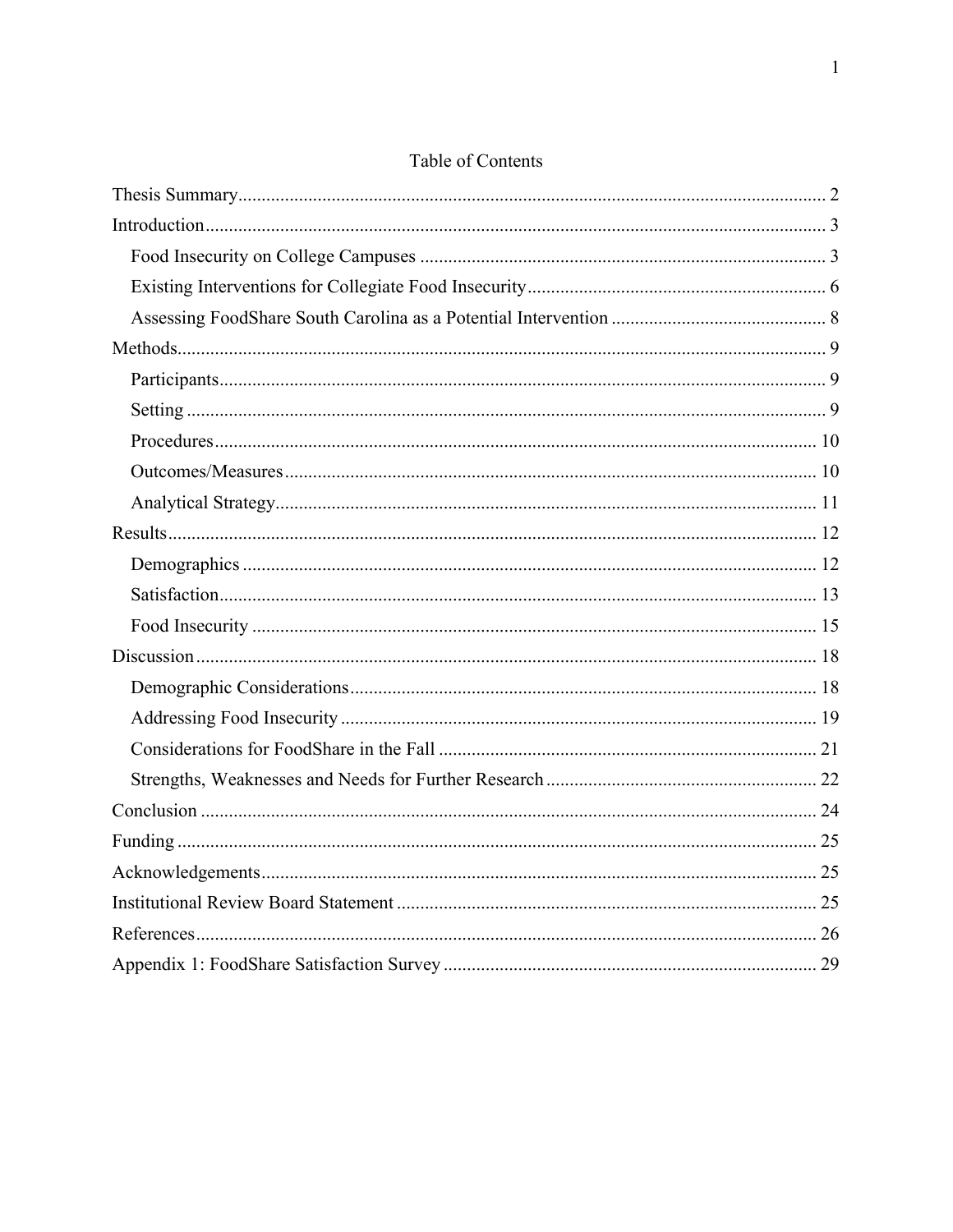#### **Thesis Summary**

Background: As food insecurity disproportionately affects college student and students are often unable to receive government nutritional assistance, more lasting, sustainable interventions are needed to decrease food insecurity on college campuses. The purpose of this study was to pilot FoodShare's program with adaptations to the University of South Carolina and examine participants' experience with the program. Methods: Forty-three students, faculty and staff were recruited via social media, email and paper fliers and purchased at least one box over a three month period. These boxes were purchased and delivered on a biweekly basis through the College of Social Work. Twenty-six participants completed a 13-item survey that included questions concerning demographics (age, housing status, student status), satisfaction with the program, and food security. Participants reported satisfaction with the program on six different criteria: overall satisfaction, selection of produce, ability to use the program, ease of placing an order, convenience of pickup times, and affordability. Additionally, many participants reported that they or someone they knew had trouble accessing fresh fruits and vegetables, and many reported worrying about running out of food generally, and they believed that FoodShare may be a tool to address this food insecurity. Conclusions: Satisfaction with the program's usability and convenience of pick-up times may address some existing barriers to the use of on-campus food pantries. Additionally, overall satisfaction and satisfaction with affordability may suggest that the FoodShare program may be a viable tool to addressing food insecurity on college campuses, as it may have less stigma and barriers to use than food pantries and SNAP benefits.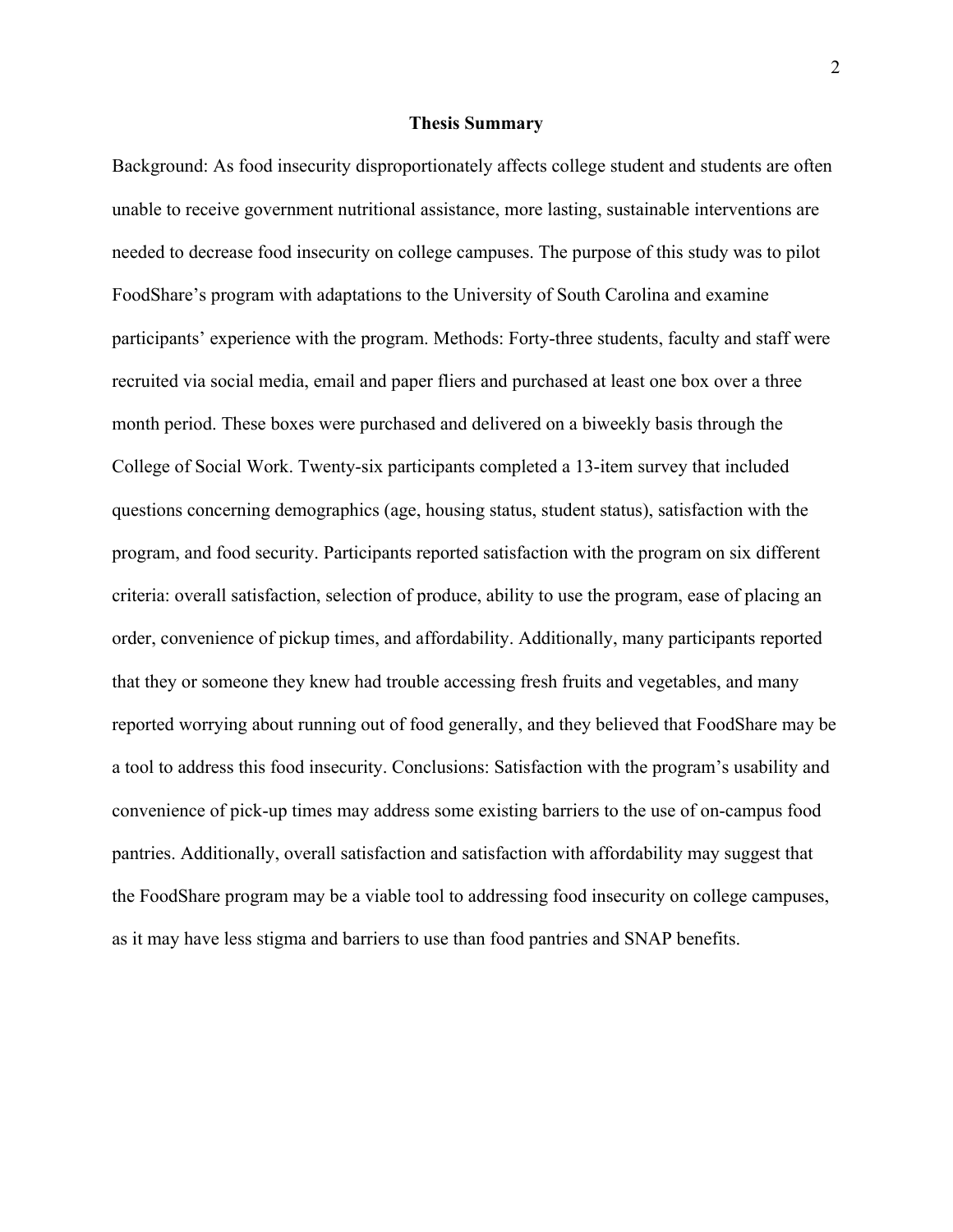### **Introduction**

Food Security is defined as access by all people at all times to enough food for an active, healthy life (Coleman-Jensen et al., 2021) According to the USDA, 10.5% of Americans were defined as Food Insecure in 2020 (Coleman-Jensen et al., 2021). Food security levels are measured through the US census data on the national level, including for a number of different demographic and family structure groups, however, there is no existing national source quantifying food insecurity levels amongst college students. Recent studies have suggested that levels of food insecurity among college students are much higher than those of the general population, creating a pressing public health dilemma (Davis et al., 2021; Landry et al., 2022; Nikolaus et al., 2020).

### **Food Insecurity on** College **Campuses**

Food insecurity is a persistent issue on college campuses, with 15-75% of college students reporting experiences of food insecurity food insecure(Landry et al., 2022; McArthur et al., 2018; Miller et al., 2019; Nikolaus et al., 2020; Olfert et al., n.d.; Pia Chaparro et al., 2009; Raskind et al., 2019; Waity et al., 2020). The large range in predictions of food insecurity levels is due to the small and disjointed nature of studies measuring food insecurity on college campuses. As most studies only survey one campus, there are large variations in the food security breakdown between different student bodies. These differences may occur due to different income levels and demographic makeups of student bodies or the different regions and location of the schools. However, despite the varying estimations of food insecurity, virtually all of these studies suggest that the level of food insecure college students is significantly greater than that of the general public. Therefore, further research needs to be conducted to find solutions to close this gap in food security for these young adults.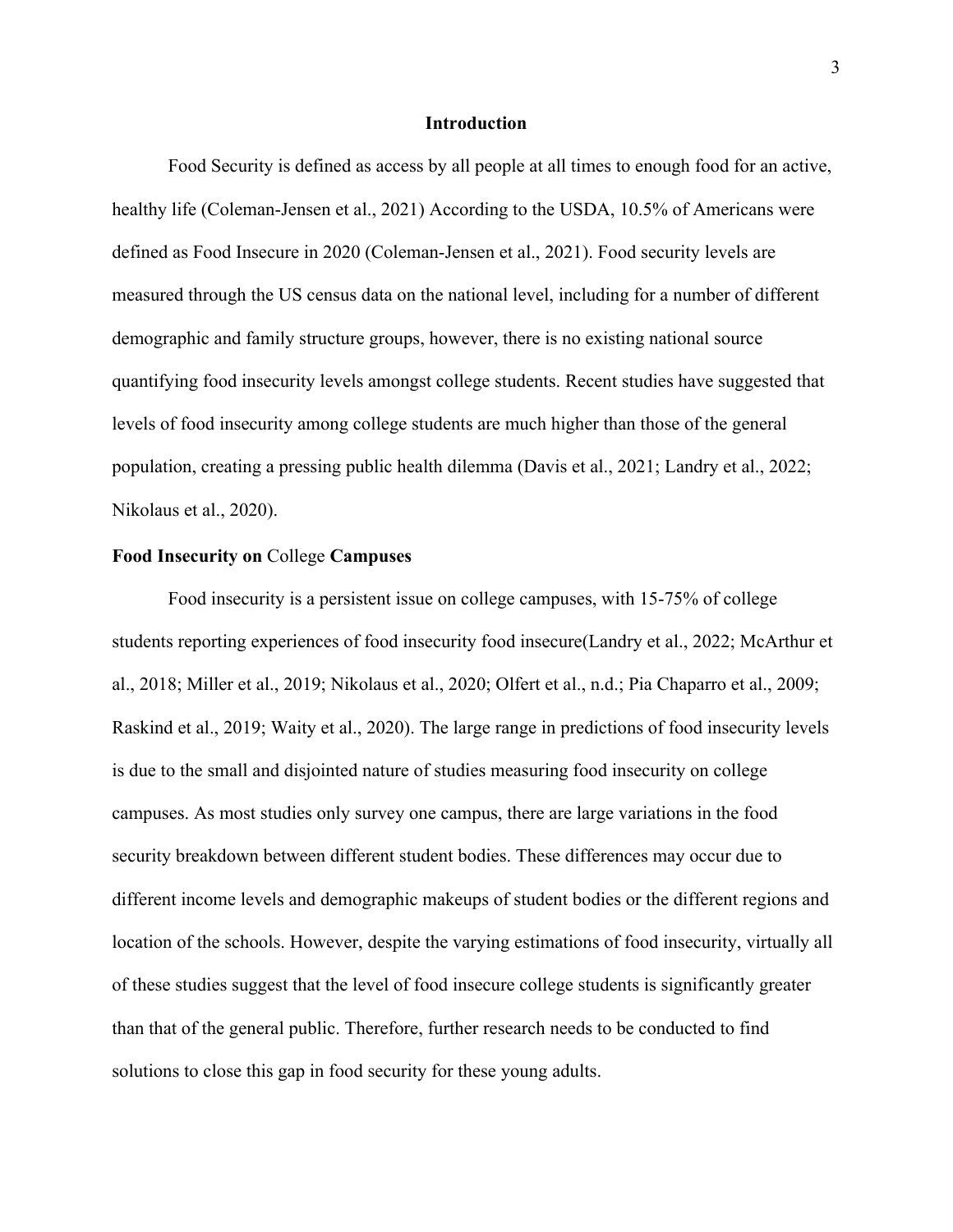The cause of this decreased food security amongst college students is likely due to a combination of factors. College students have unique challenges in accessing food resources, particularly in accessing fresh food like fruits and vegetables (Mirabitur et al., 2016). Grocery stores are often far from campus and many students lack the access to transportation needed to get to these stores. Campus meal plans often fail to cover all of students' food needs and may not include healthy snacks. Moreover, many students live in dorms or other housing without the necessary facilities to safely store and prepare healthy food as well. Therefore, even if these students can acquire fresh foods, they might not have the space to them fresh or the equipment to properly cook them.

Additionally, both the cost of college and the cost of living have more than doubled in the last 40 years (NCES, 2021). Therefore, students are less likely to be able to pay for college through work and may have to depend on parental support and financial aid to fund their education. This financial support is likely to fall short of the total income needed to properly meet students' academic, physical and social needs once the cost of tuition, housing and other living expenses are factored in. Additionally, college campuses are far more diverse today than they were 20 years ago(Landry et al., 2022). This diversity includes racial, ethnic and socioeconomic status. These new populations of college students also include many firstgeneration college students. However, students from these underrepresented groups are more likely to experience food insecurity due to their family's increased risk of food insecurity and lack of financial support from family as they move away to college (Freudenberg et al., 2019). The Pell Grant, intended to help finance the education of first-generation college students, now only covers only a third of the total cost of college (Landry et al., 2022). Therefore, while the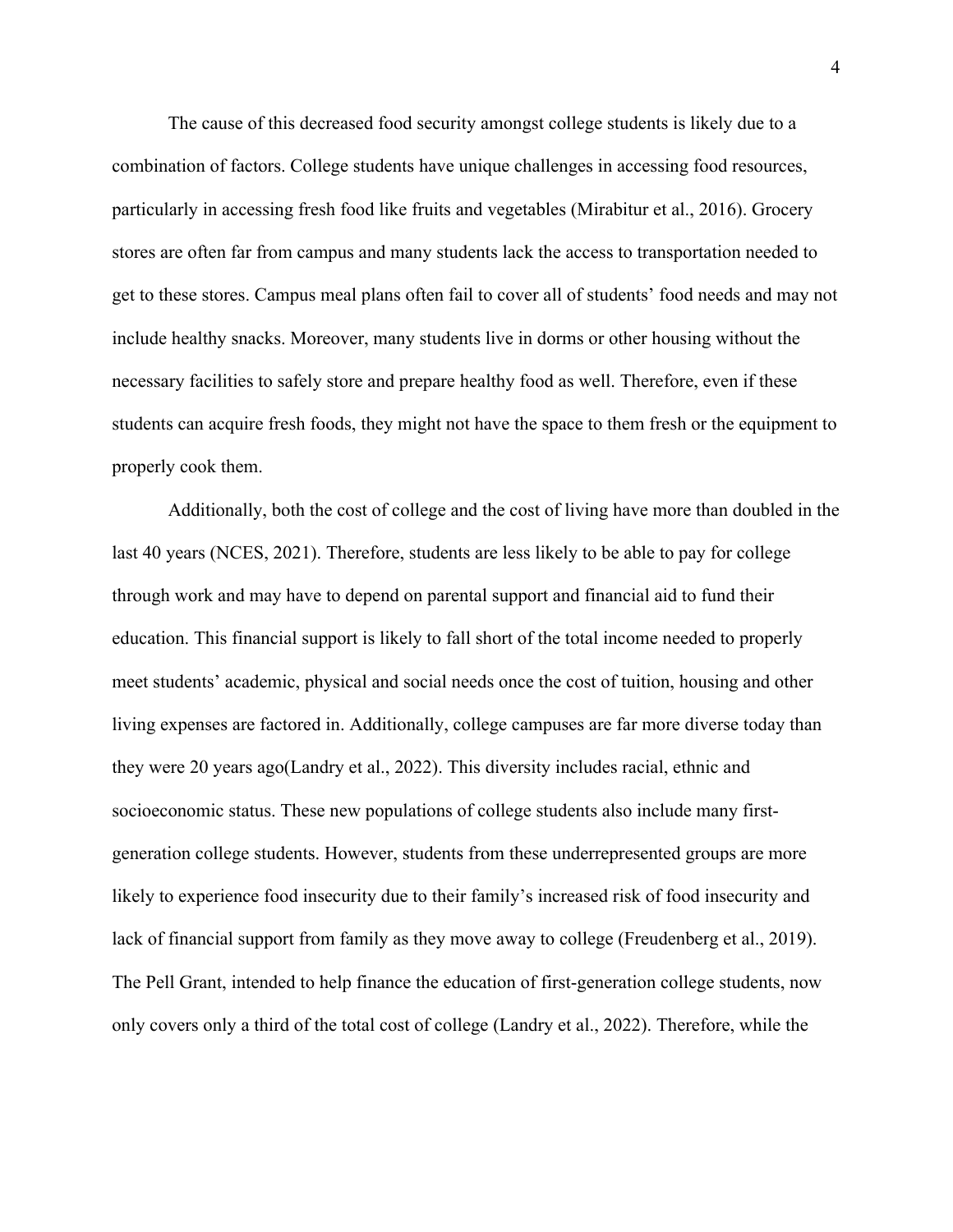number first-generation college students is increasing, many of these students are not reaching the support they need to be successful.

College students also have a smaller "social safety net" than most other populations and may not receive the support that others receive, increasing their likelihood of being food insecure (Willis, 2019). Many college students are living far from home, often for the first time, and do not have the financial or social support from their parents and family members they have previously received. Often, students report feeling uncomfortable asking for support from more distant family members or their family is financially unable to support them (Hattangadi et al., 2019). However, the majority of college students who report being food insecure did not come from food insecure homes (Watson et al., 2017) . Therefore, many food-insecure college students may not be aware of what constitutes food security and how to seek out resources to help them receive more consistent sources of nutritious food.

Food insecurity leads to adverse health, academic, psychological and social outcomes, causing these students to be less likely to complete their degrees. (Farahbakhsh et al., 2017; Hattangadi et al., 2019; Meza et al., 2019; Payne-Sturges et al., 2018; Phillips et al., 2018; Raskind et al., 2019) Students who are food insecure often report skipping meals, eating less in one sitting than they would like, or filling up on cheaper less nutritious food rather than fresher, nutrient dense food (Waity et al., 2020; Watson et al., 2017). This directly impacts their physical health as they are not getting the balanced macro and micronutrients their bodies require to function properly. Additionally, students report food insecurity affecting their mental health, whether it exacerbates existing mental health concerns or causes anxiety or depression due to the stress of worrying where they will get their food and how they will prepare it (Daugherty et al., 2019; Hattangadi et al., 2019). Hand in hand with this psychological concern is an impact on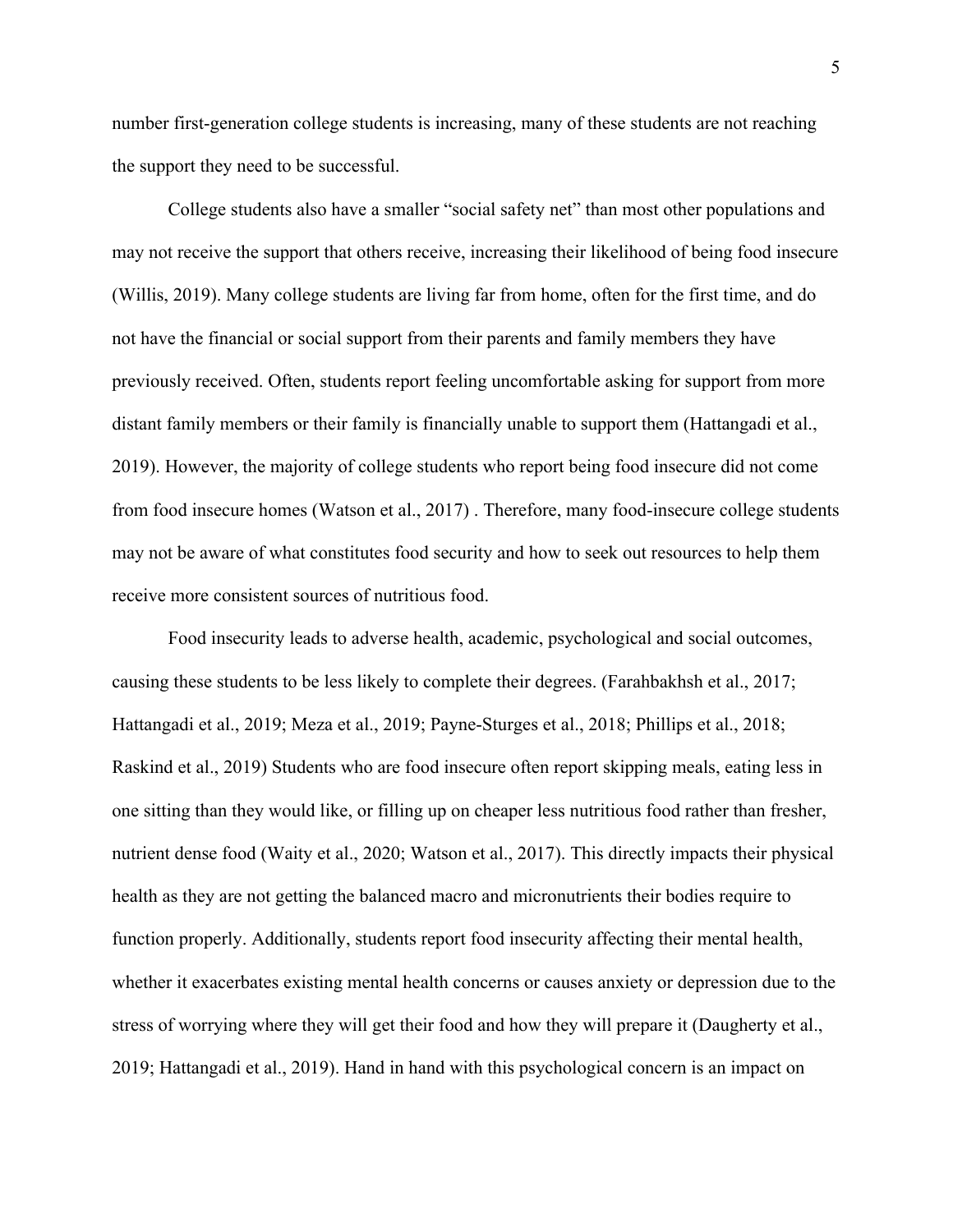students' social lives. Food is a largely social phenomenon. Sharing food, whether it be at home, in a dining hall, or going out to eat, is a very common and important social activity for many students. Many students may be uncomfortable sharing their struggles with food insecurity with their peers, leading them to either make irresponsible financial decisions surrounding food or miss out on socializing if they cannot afford to do so (Meza et al., 2019). This lack of social support can further this psychological strain of food insecurity. Finally, the damage food insecurity causes to physical health, psychological health, and social health can all contribute to decreased academic performance (Landry et al., 2022; Phillips et al., 2018; Watson et al., 2017). Decreased physical and psychological health can impede students' ability to focus on their studies. Decreased social support may cause students to be more likely to drop out of college, leaving their degrees incomplete. Additionally, students who work part or full time on top of their full-time course load in order to pay for food have less time to complete their schoolwork, making them less likely keep their GPAs high and graduate competitively.

### **Existing Interventions for Collegiate Food Insecurity**

There have been several common approaches to addressing this issue on college campuses as the levels of food insecurity have become more commonly reported in recent years. However, it is important to note that there have been few interventions designed explicitly around food insecurity needs of college students. Most have been small in scale and the research on effectiveness is nascent (Davis et al., 2021). While there are some potentially promising approaches, more needs to be down and known to adequately address the magnitude of food insecurity on college campuses. These interventions include food literacy and nutrition education programs, community gardens, initiatives to encourage enrollment in the Supplemental Nutrition Assistance Program (SNAP), and on campus free food pantries (Landry et al., 2022).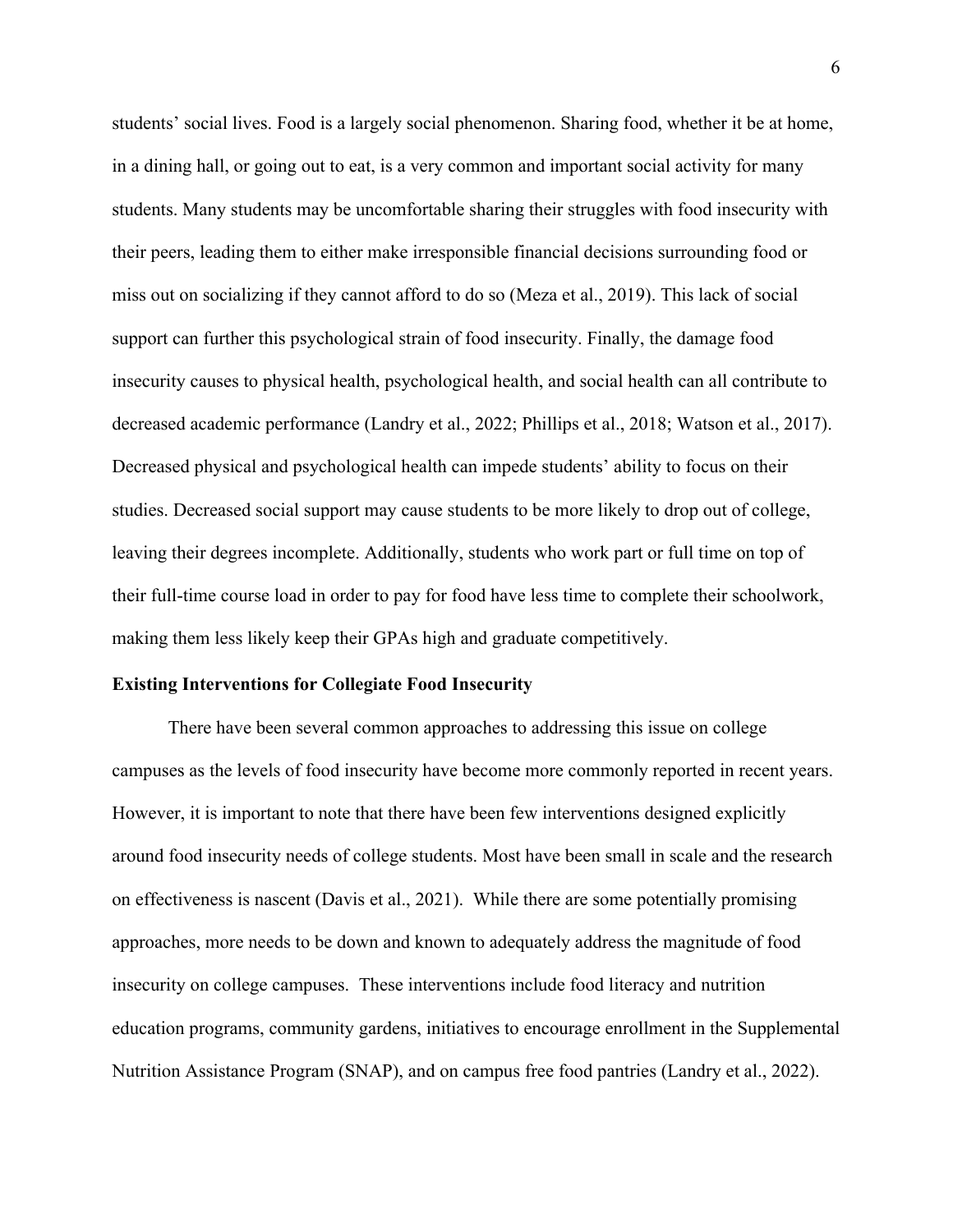On campus food pantries have emerged as the most common solution to addressing food insecurity on college campuses, with hundreds being established in the last decade (find citation). Food pantries provide an easy solution, as they are inexpensive and simple to establish. Additionally, the program can be facilitated by a local food bank or an existing campus group or nonprofit, which decreases the need for new infrastructure and funding for the program (Find citation from UNCW study) (Landry et al., 2022). However, while many colleges and universities have food pantries on campus for students, only a small portion of students identified as food insecure use the resources provided by the food pantries and there are several fundamental issues with food pantries existing as the sole response to food insecurity (el Zein et al., 2018). Although the majority of students in need were aware of the food pantries, they were not using them due to social stigma, a fear of being discriminated against or disapproved of due to receiving free food, self-identity, a students' belief about whether or not their personal situation warranted assistance, insufficient information about the pantry's operations, and inconvenient hours.(el Zein et al., 2018) Additionally, food pantries are meant to serve as emergency assistance for students in need, not the sole or sustainable solution to food insecurity. Additionally, many food pantries do not have adequate refrigeration to keep fresh food in stock. Therefore, they may only be able to provide processed, nonperishable food, which is less nutrient dense than fresh foods such as fresh fruits and vegetables, dairy products and meat.

The most common and effective intervention for reducing food insecurity in the general population of the United States today is the Supplemental Nutrition Assistance Program (SNAP), previously known as food stamps. SNAP has been shown to reduce food insecurity amongst those eligible by 30% (Ratcliffe et al., 2011). However, it is difficult for college students, particularly traditional college students to qualify for SNAP. Currently, there is a restriction on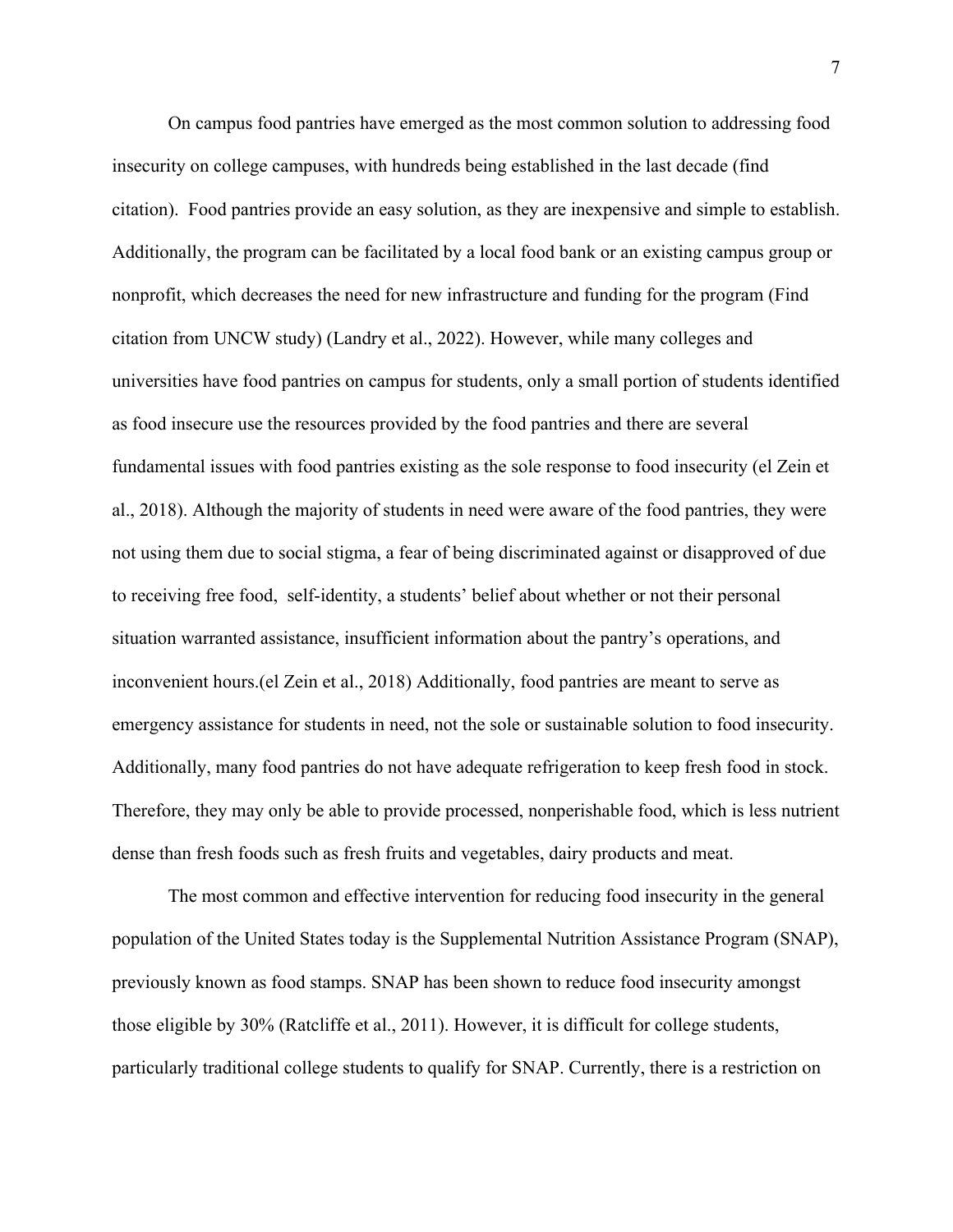SNAP preventing full time students from receiving benefits, as it assumed that students will be supported by their parents (Landry et al., 2022). However, this assumption is not representative of the highly diverse student bodies seen on college campuses today. Many college students come from families who are unable or unwilling to support their children financially through school. Additionally, there is an increased number of "non-traditional" students, who are older, married and/or have dependents in their care (Freudenberg et al., 2019). There are exemptions to this rule for students who full time work, have dependent children or qualify due to another one of the stated exemptions. However, these students are often deterred by complicated policy and unclear messaging from the program, and do not receive the benefits they qualify for (Freudenberg et al., 2019). Moreover, these benefits are often insufficient or come with strict working requirements that may interfere with the demands of a full academic schedule.

### **Assessing FoodShare South Carolina as a Potential Intervention**

Given the low rates of SNAP enrollment among students, universities must use other programs to attempt to decrease food insecurity on their campuses. Foodshare SC is a low-cost fresh produce distribution system used to address food insecurity in South Carolina, which uses biweekly, fresh produce boxes to provide participants with a consistent source of affordable, healthy food (Draper & Wilson, n.d.). FoodShare SC has based their health food boxes on the Good Food Box, created by FoodShare Toronto, a program that has allowed the city of Toronto to link local farmers with food-insecure urban residents (Johnston & Baker, 2005). The program has been shown to reduce food insecurity among adult participants (Miewald et al., 2012).

The boxes contain a variety of fruits and vegetables sourced from local farmers and sold at cost, providing significant savings from the cost of produce purchased at a grocery store. Additionally, they are further discounted for SNAP participants through the Healthy Bucks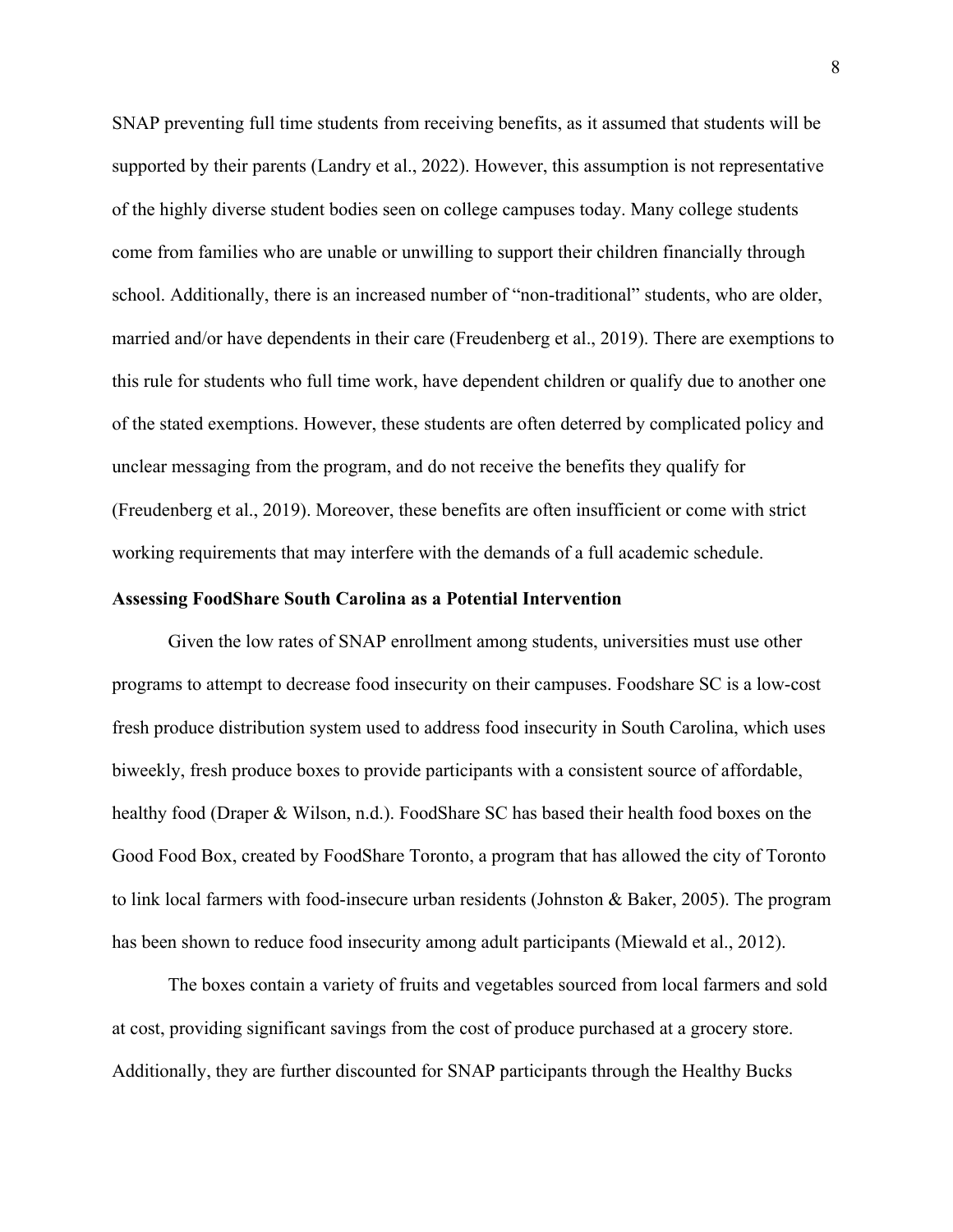program. While there is incentive for lower income individuals to purchase the boxes, this is a paid program open to anyone, eliminating much of the stigma surrounding free food distribution programs. The boxes are distributed via pickups from their "hub," via deliveries from volunteers and through partner sites in the community. However, the FoodShare program has not yet been used with college students. Since other programs such as on-campus food pantries and SNAP have been unable to help the majority of food insecure college students, this study explored the use of low-cost biweekly produce deliveries to provide college students with reliable and healthy sources of food. The purpose of this study was to pilot the FoodShare program with adaptations to a university campus setting and examine participants' experience with the program.

#### **Methods**

### **Participants**

Students, faculty and staff of the University of South Carolina were recruited to this program. During the first three distribution dates, 105 boxes were sold to 43 participants. Of the 43 participants, 26 completed the survey. Participants food security status was unknown during recruitment. This project was deemed exempt from IRB approval and informed consent was not necessary.

### **Setting**

 The University of South Carolina is located in Columbia, South Carolina on a historic, urban campus. The university has 33,551 students as of March 7, 2022. The university is the state's flagship institution and includes 13 colleges and schools with a variety of undergraduate and graduate programs. These include a college of pharmacy, school of medicine and school of law. This project took place within the College of Social Work. At the time of this study, the college of social work had 599 students, with 437 of these students pursuing graduate degrees.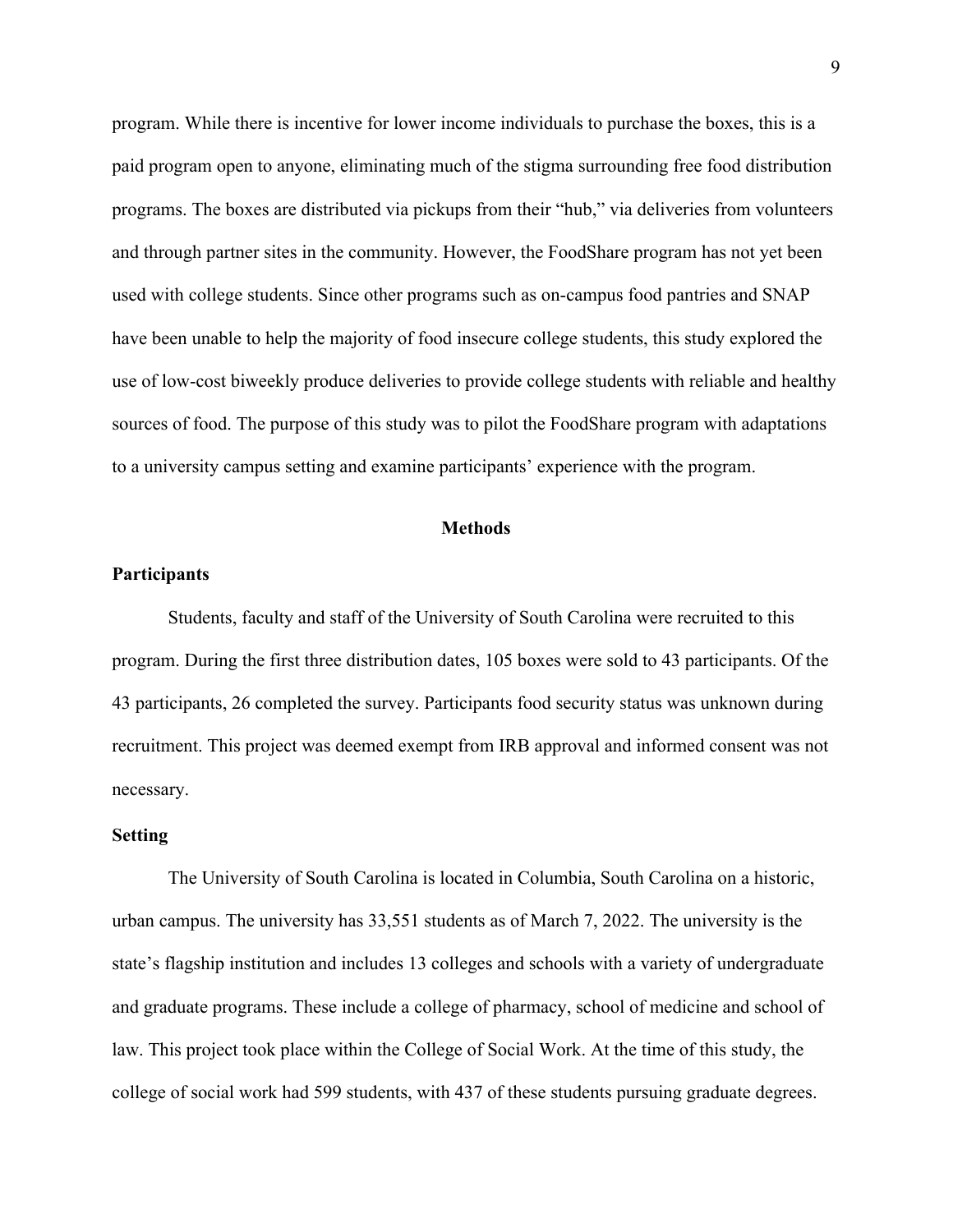Therefore, the College of Social Work is one of the smaller schools withing the University of South Carolina.

### **Procedures**

FoodShare, a non-profit organization based in Columbia, SC, provided participants with a biweekly fresh food box. Boxes came in two sizes, small and large, with 9 to 11 varieties of fresh fruits and vegetables, varied by the seasonal selection provided by local farmers. The boxes were \$15 and \$20, respectively, or \$5 and \$10 when utilizing SNAP benefits. Boxes were ordered and paid for through the student site coordinator via text or email the week before distribution. Distribution occurred on alternating Wednesdays from 12 PM until 6 PM.

Students, faculty and staff were invited to order boxes through the University of South Carolina College of Social Work via printed marketing materials, email blasts and social media posts. Boxes were distributed on a biweekly basis and participants from the first three distributions were invited to participate in an online survey. After three distribution days, all participants who received at least one box were asked to complete a survey regarding their satisfaction with the program.

### **Outcomes/Measures**

The study used to examine participant experience with the FoodShare program was created by researchers for this study and has not been used in any other studies. The survey examined three main areas: demographic information, satisfaction with the program, and food security. Demographic information including role on campus (student/faculty/staff), meal plan participation, family status and housing status, and age were collected. Family status included the options of single, married/partnered, married with children or dependents, or single with children/dependents. Housing status included the following statements: I live in a dorm, I live by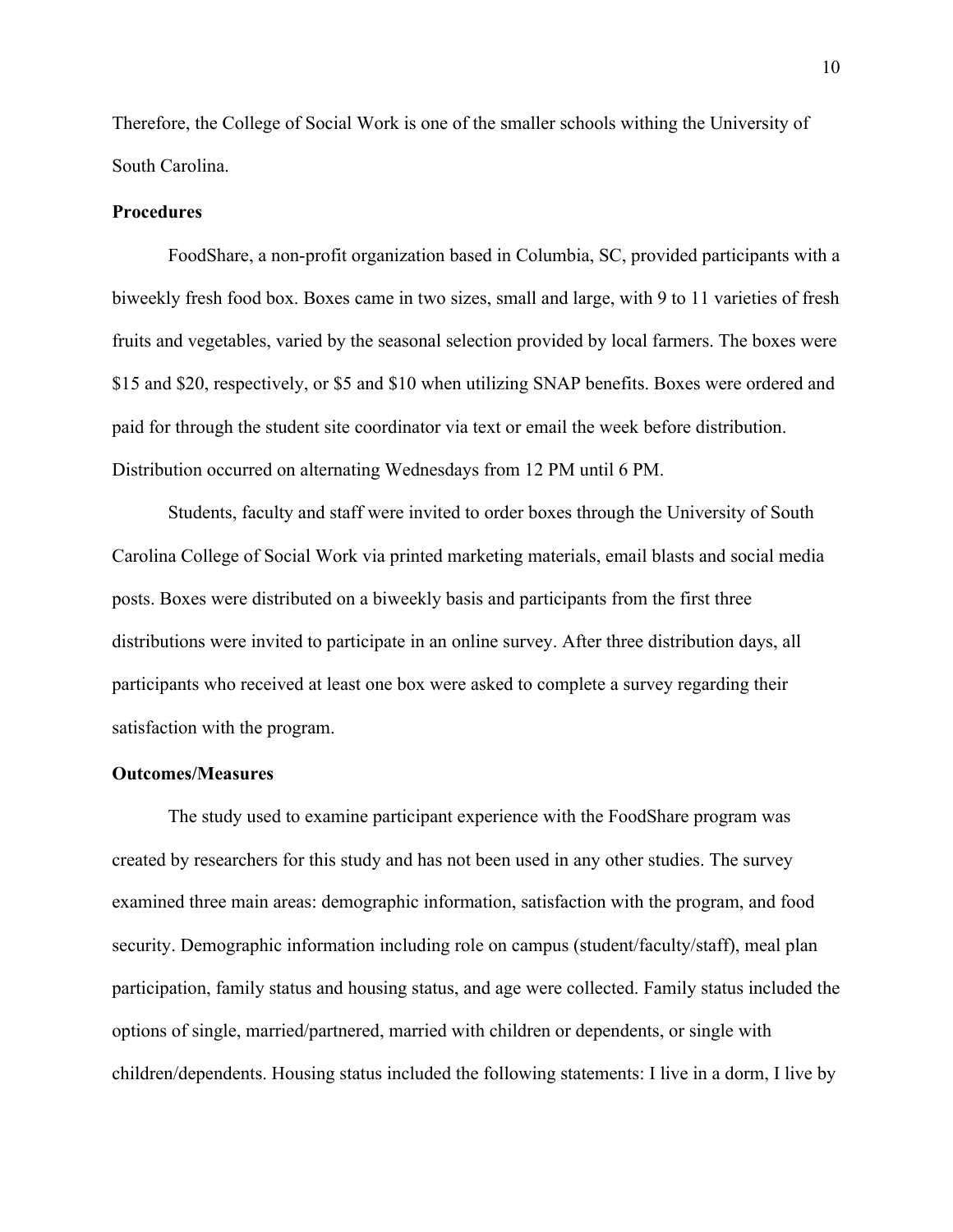myself off campus, I live with roommates off campus, I live with my parents, I live with my partner, I live with my partner and dependents, and I live with dependents.

Participants ranked their satisfaction with the program through a written survey containing six questions assessed on a five-point scale. Categories included affordability, convenience of pickup times, ease of placing an order, ability to use the produce provided, selection of produce provided, and overall satisfaction. An open ended follow up question was asked to allow participants to elaborate their satisfaction/dissatisfaction with the program.

The final questions were focused on food insecurity. First, participants were asked if they, or students they knew had difficulty access fresh fruits and vegetables. Second, the participants were asked if they, or students they knew were worried about running out food before they could afford to buy more. Follow up questions asked participants to expand upon these experiences and relate these experiences back to the FoodShare program. These questions included a combination of multiple choice (yes/maybe/I'm not sure/no) and open-ended questions.

### **Analytical Strategy**

Microsoft Excel was used to collate and analyze data from this study. Participants rated their satisfaction with six different aspects of the program on a 5-point Likert scale. The mean score of each criterion was then found. If the mean score for a given category was less than 3, satisfaction was considered to be negative. If the mean score was equal to 3, satisfaction was neutral. Finally, if the mean score was greater than 3, the satisfaction was determined to be positive. Results from the remaining multiple-choice questions were quantified and results from the open ended questions were analyzed and organized into common themes for each question.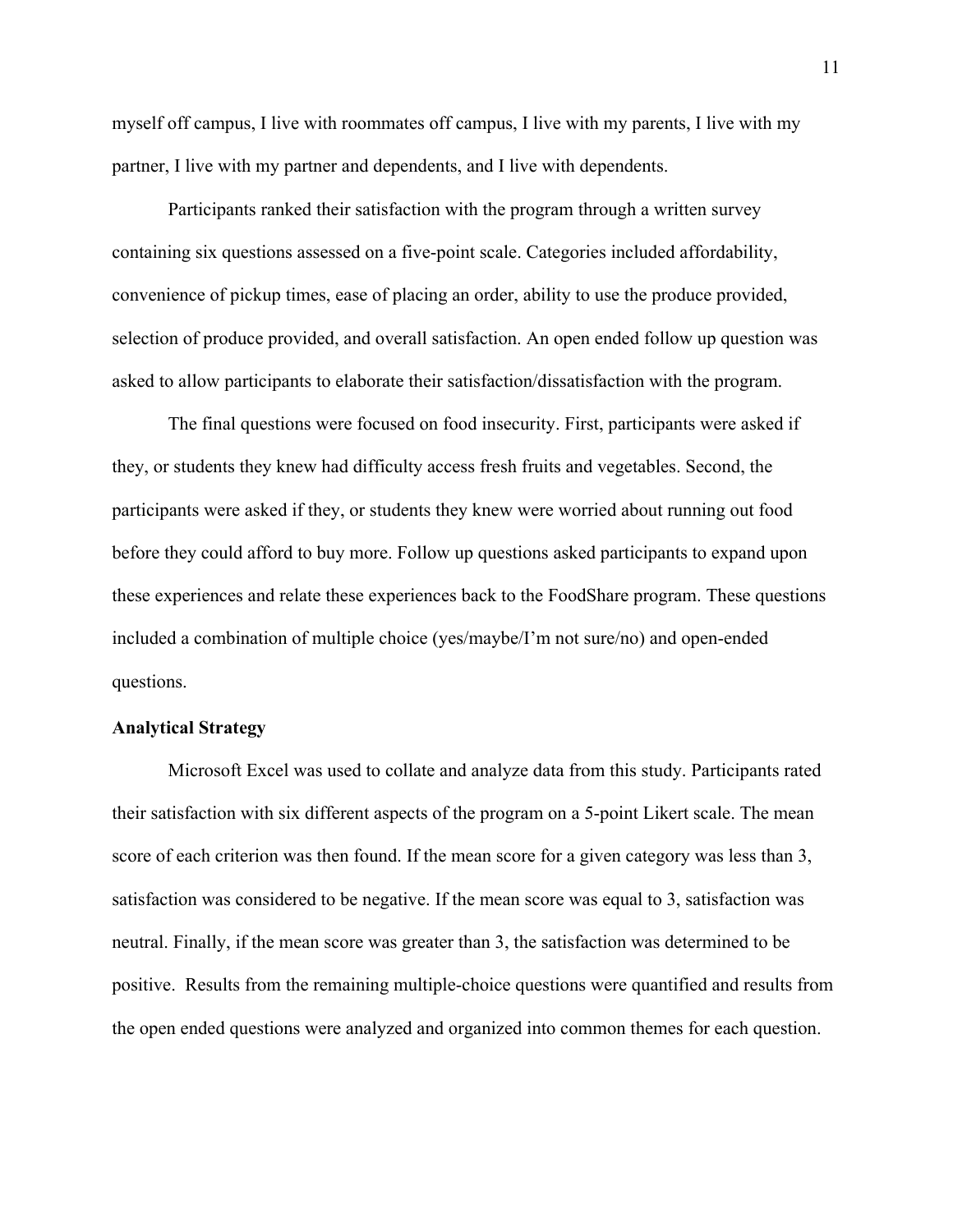### **Results**

### **Demographics**

Of the 43 participants recruited, 26 completed the completion survey. Of those surveyed, 21 were students, 5 were faculty or staff members, and 1 was both a student and staff member. Of the students surveyed, none of them were currently using a campus meal plan.





Figure 1 shows the breakdown of ages of participants. Of the 26 surveyed, 11 were under the age of 26. The mean age was 31.9 years with a standard deviation of 11.2 years.

Figure 2: Family Situations of Participants

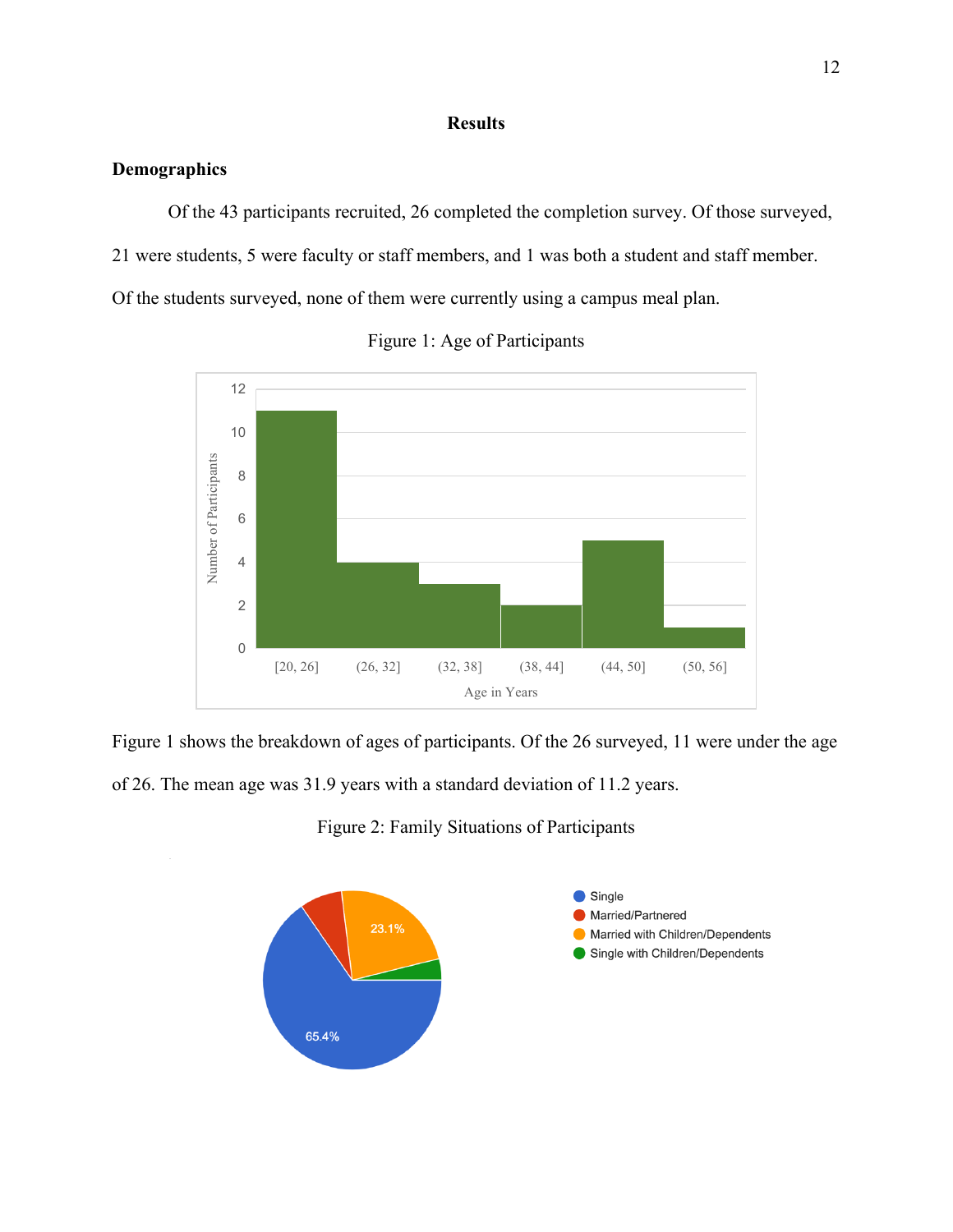Figure 2 shows the percentages of participants in different family situations. 17 of 26 participants or 65.4% were single. However, the remaining 34.6% were married and/or had dependents, suggesting a large percentage of participants were not "traditional students."



Figure 3: Housing Situations of Participants

Figure 3 shows the percentages of students in different living situations. The most common were living with roommates off campus and living with a partner and dependents. The least common situation was living in a dorm.

 These demographic results suggest that the participants of this program were not solely traditional college students. While some faculty and staff were included, the median age of participants was 31.9 years. There were several participants with spouses and dependents and nearly all participants lived in an off-campus setting. Therefore, this program reached a diverse group of students, faculty and staff with a variety of different living situations.

#### **Satisfaction**

Figure 4: Participant Satisfaction with Different Aspects of the FoodShare Pilot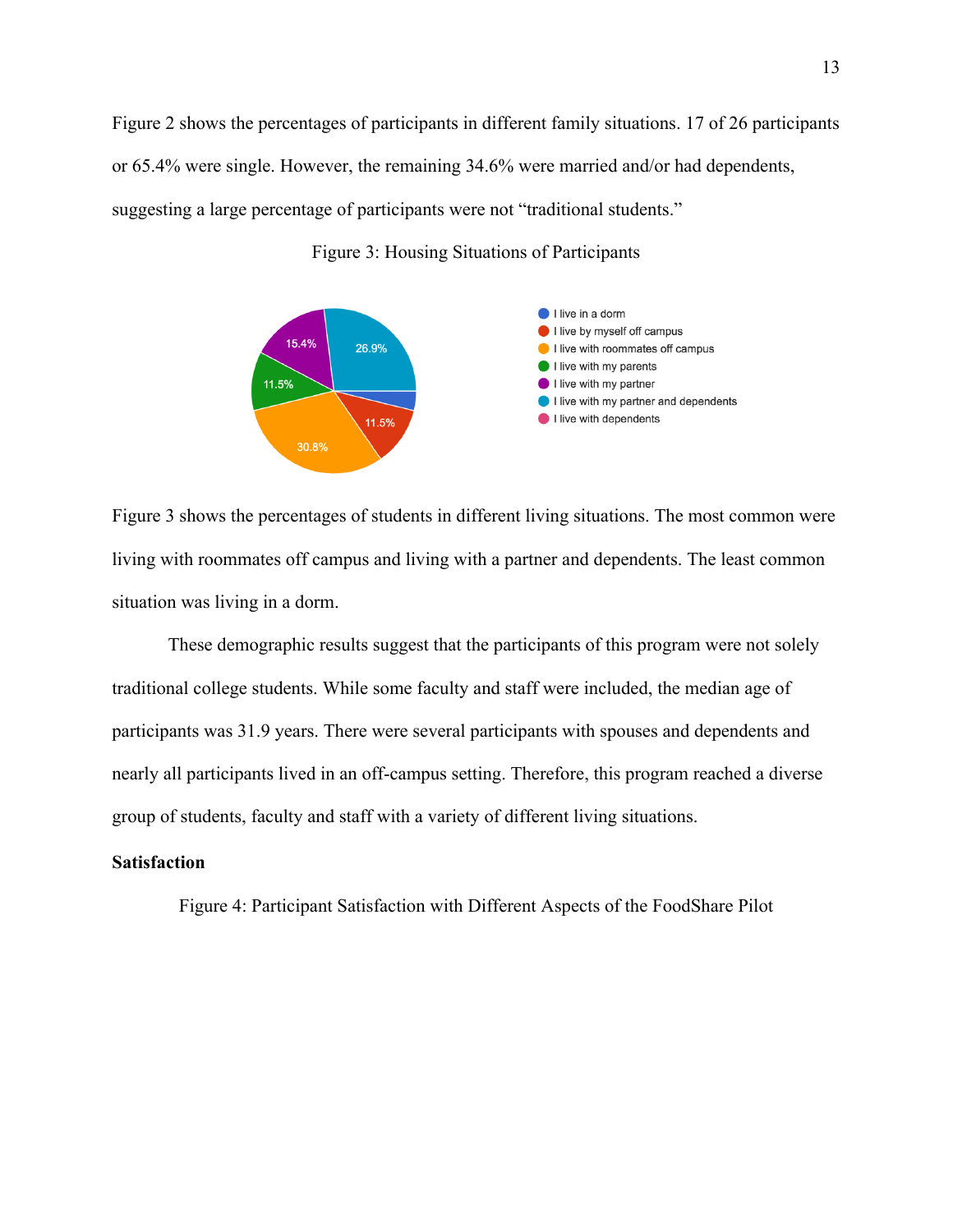

Figure 4 shows the breakdown of satisfaction ratings of the participants for each of the six measures of satisfaction on a five-point scale.



Figure 5: Participant Satisfaction with the FoodShare Pilot

Figure 5 shows the mean satisfaction score of each category along with their standard deviations. The mean scores were extremely consistent for each category. Ability to use the food provided had the lowest mean score of 4.08 and affordability had the highest mean score of 4.36. Standard deviations were also very consistent for each category, with standard deviations ranging from 0.95 to 1.29.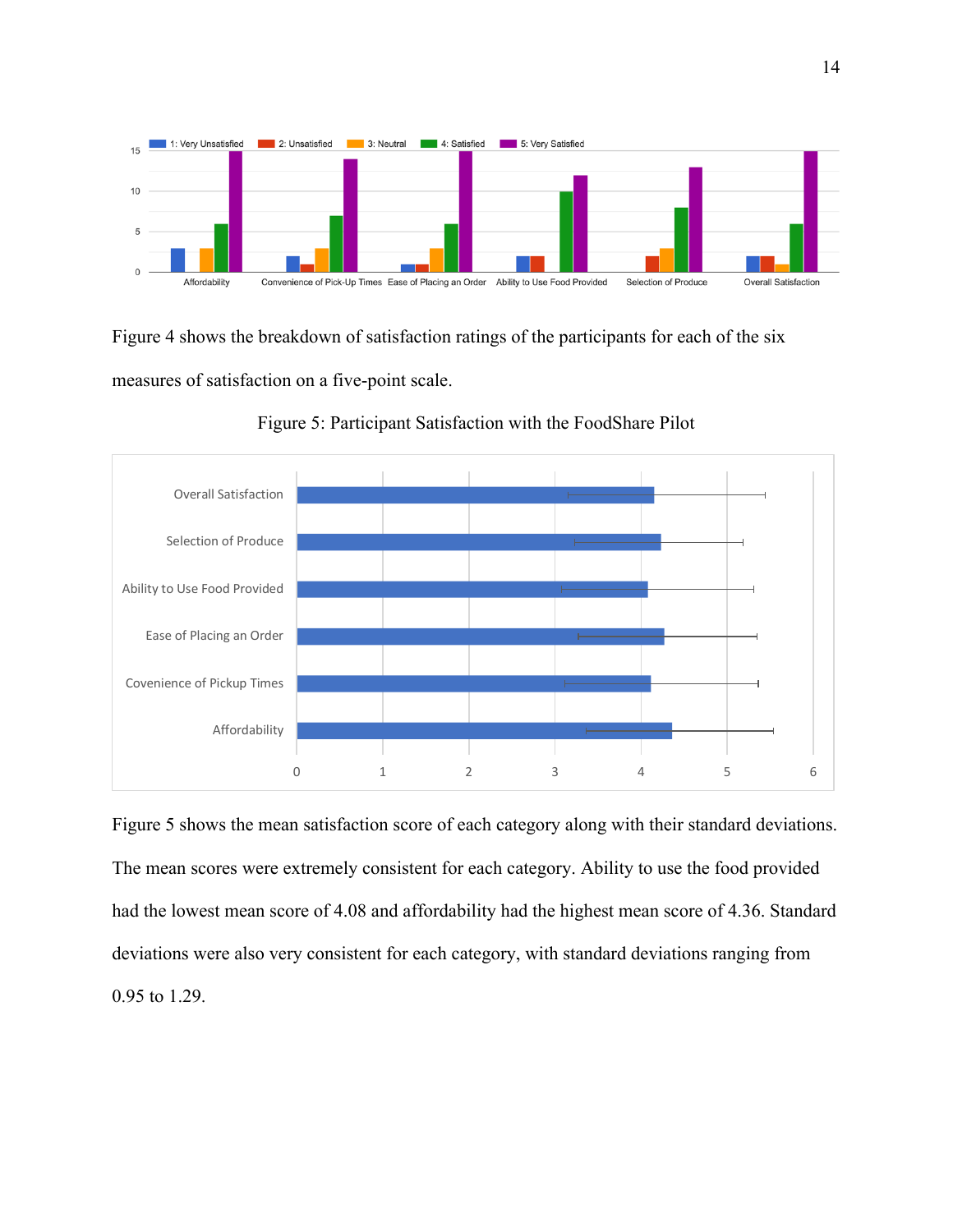As the mean scores of each category were all four or greater, satisfaction is considered positive for all six categories: affordability, convenience of pickup times, ease of placing an order, ability to use the food provided, selection of produce and overall satisfaction.

### **Food Insecurity**



Figure 6: Access to Fresh Fruits and Vegetables

Figure 6 shows the breakdown of students who had or known someone who had struggled to access fresh fruits and vegetables in response to the question, "Have you, or students you know, had a hard time getting enough fresh fruits and vegetables?" This figure suggests that 24 of 26 participants either knew or may have known of a student struggling to have access to healthy food.



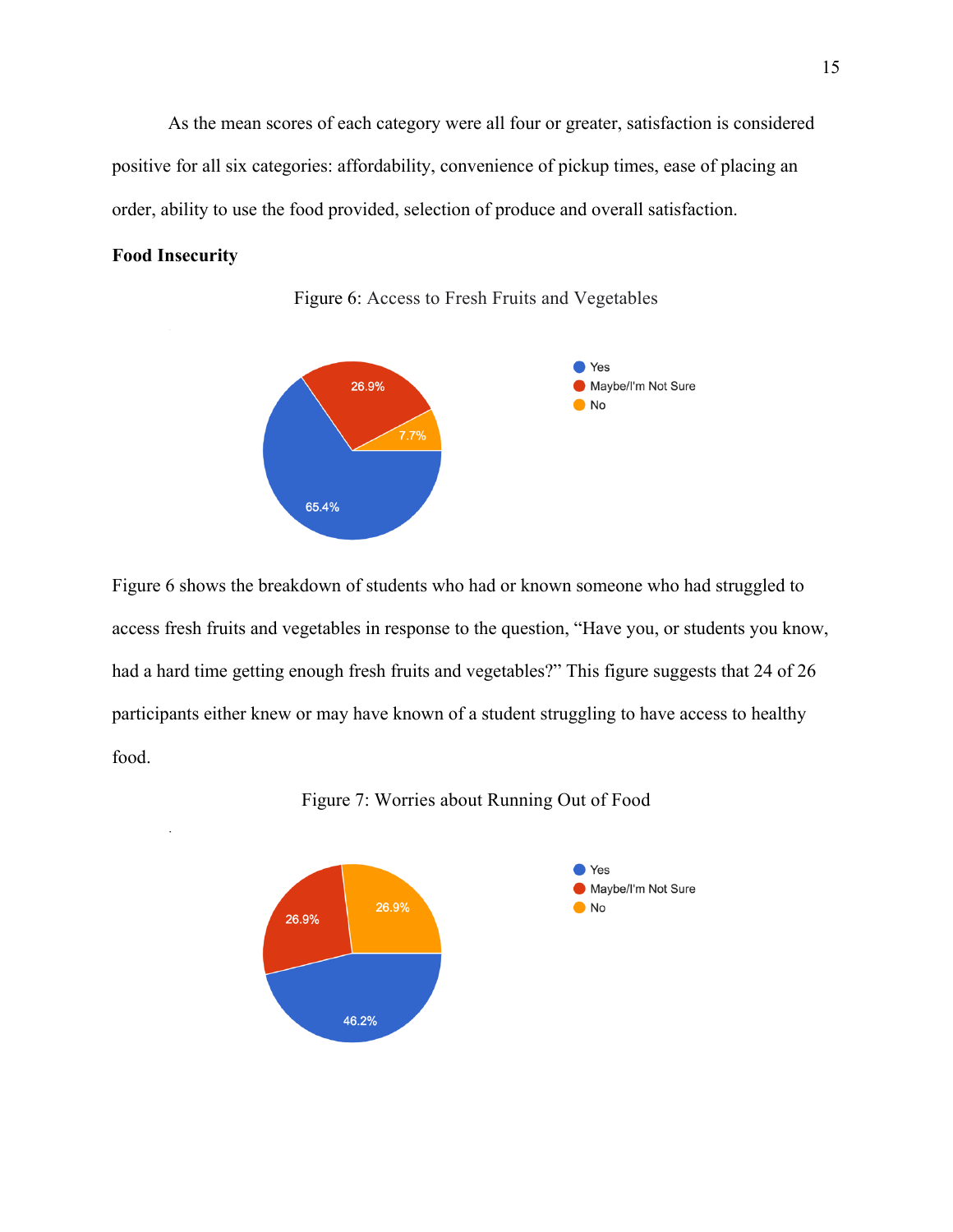Figure 7 categorizes responses to the question, "Have you, or students you know, worried that your food would run out before you could afford to buy more?" It illustrates that nearly half of participants surveyed either have run out of food or known students who have run out of food before they could afford to buy more. This suggests that a significant proportion of our students may be struggling with food insecurity.

 For students who answered "yes" or "maybe/I'm not sure" to the question "Have you, or students you know, had a hard time getting enough fresh fruits and vegetables?" they were asked to describe why in an open-ended follow-up. Participants responses were categorized into three main themes: the cost of produce, the distance of grocery stores from campus/lack of transportation to get to the store, and the time commitment to travel and shop. In relation to cost of produce, participants referenced "the price of fresh produce at the grocery store" and "the lack of sales at the grocery store." In reference to the distance of grocery stores from campus, one participant stated, "A lack of a grocery store on campus and the availability of free public transportation like the Comet prevents students from accessing fresh fruits and vegetables. While the Comet does provide free transportation to students, it only operates on weekdays when many students are in class." Finally, two participants directly referenced the time it takes to grocery shop, stating the "ability to find time to shop between high priority obligations" and "the travel time to get the grocery store and too much time spent at the grocery store" make it hard to get enough fruits and vegetables.

For students who answered "yes" or "maybe/I'm not sure" to the question "Have you, or students you know, worried that your food would run out before you could afford to buy more?" they were then asked, "How have those food worries impacted you/students you know?" Participants reported this food insecurity causing anxiety and embarrassment, negatively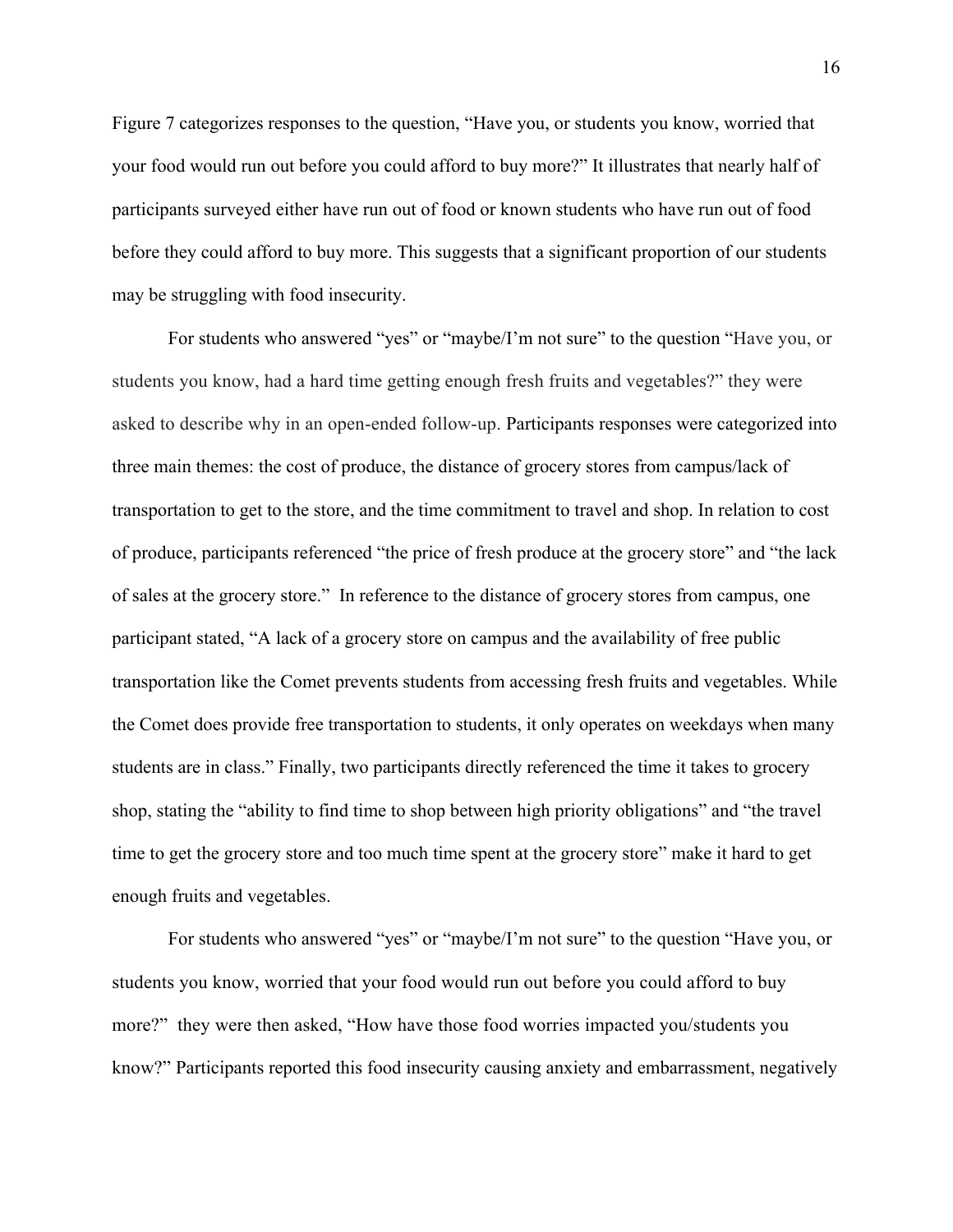impacting their health and negatively impacting their academic success. One participant stated, "We sometimes have to eat less often, or choose less healthy foods like items from the convenient store or gas station. When grocery shopping, we tend to purchase the canned items because those are usually on sale or there are coupons. No one usually has coupons for fresh fruit and vegetables." Another referenced embarrassment and negatively impacted academics, stating, "It has worried me because I feared I would not be in a place healthy enough to perform my best at school and it made me embarrassed to admit that I am out of money." Finally, two more participants directly referenced increased anxiety, stating, "I have to think a lot of how I am going to eat, and it adds stress on top of the academic stress I already feel" and "It adds another level of stress and anxiety. I've seen students that have had to make the hard decision of deciding to buy food or pay a utility bill."

 Lastly, participants were asked "Do you think FoodShare would be a good resource for students who don't have easy access to fresh fruits and vegetables? Why or why not?" and "Do you think FoodShare would be a good resource for students who are struggling to afford all the food they need? Why or why not?" The majority of participants responded positively to both questions, with 92.3% of participants stating that FoodShare would be a good resource for students who don't have easy access to fresh fruits and vegetables and 84.6% of participants stating that FoodShare would be a good resource for students struggling to afford all the food they need. The common positive themes expressed by participants included the program's accessibility on campus, the affordability of the food, and the accessibility to utilize SNAP benefits. One participant stated, "having it on campus at a great price is really amazing. the recipes and nutrition info in the box related to the produce in the box is especially helpful." Another stated, "I think FoodShare is a great resource for students who are struggling to afford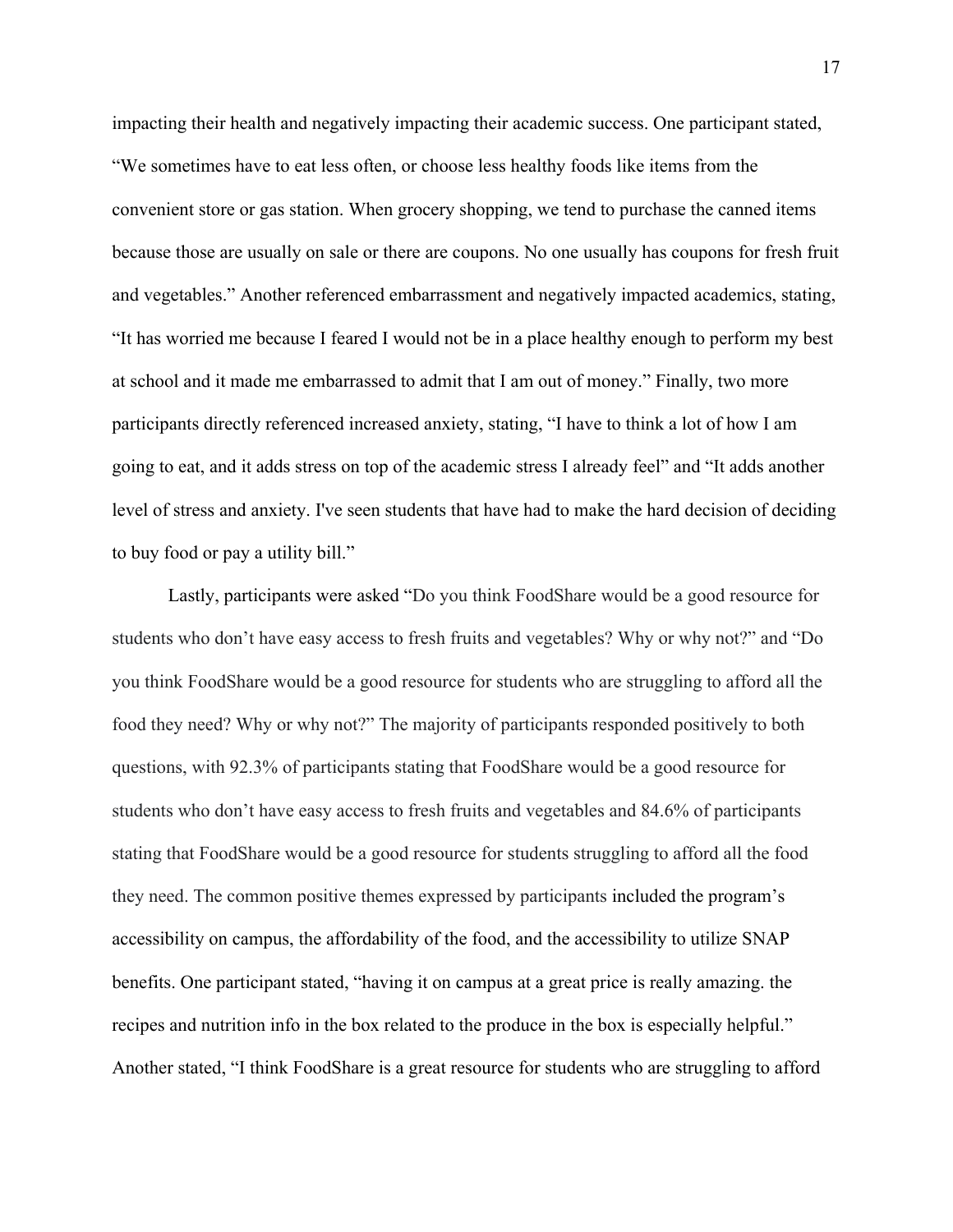all the food they want, because the distribution days on campus allow students who do not have access to a private vehicle pick up the food boxes and bring them to their apartments." There were some negative responses to these questions. Common themes among these responses were the inability of these boxes to create balanced meals as they did not include a protein source and the belief that fast food may be more affordable. When referencing whether FoodShare would be a good solution for students struggling to afford all the food they needed participants stated, "Maybe if they eat veggies and fruit like me, but otherwise fast food can be cheaper" and "I think the boxes lack sources of protein and will be a supplement at best."

#### **Discussion**

The purpose of this study was to pilot the FoodShare program at the University of South Carolina, adapt it to a university campus setting, and examine participate experiences with the program. After a three-month trial, students at the University of South Carolina reported satisfaction with the FoodShare program, including with the program's affordability, selection of produce, and usability. The majority of participants stated that they or someone they knew both had trouble accessing fresh fruits and vegetables and had worried about running out of food before they could afford to buy more. Additionally, many participants felt that FoodShare may be a potential tool in combating these food insecurity concerns.

### **Demographic Considerations**

The wide range of reported ages, family situations and housing situations suggests that the students utilizing this program are not all classified as "traditional" college students. Therefore, they are at a higher risk for experiencing food insecurity (Beam, 2020; Goldrick-Rab et al., 2018). However, due to this "non-traditional" participant pool, it is important to note that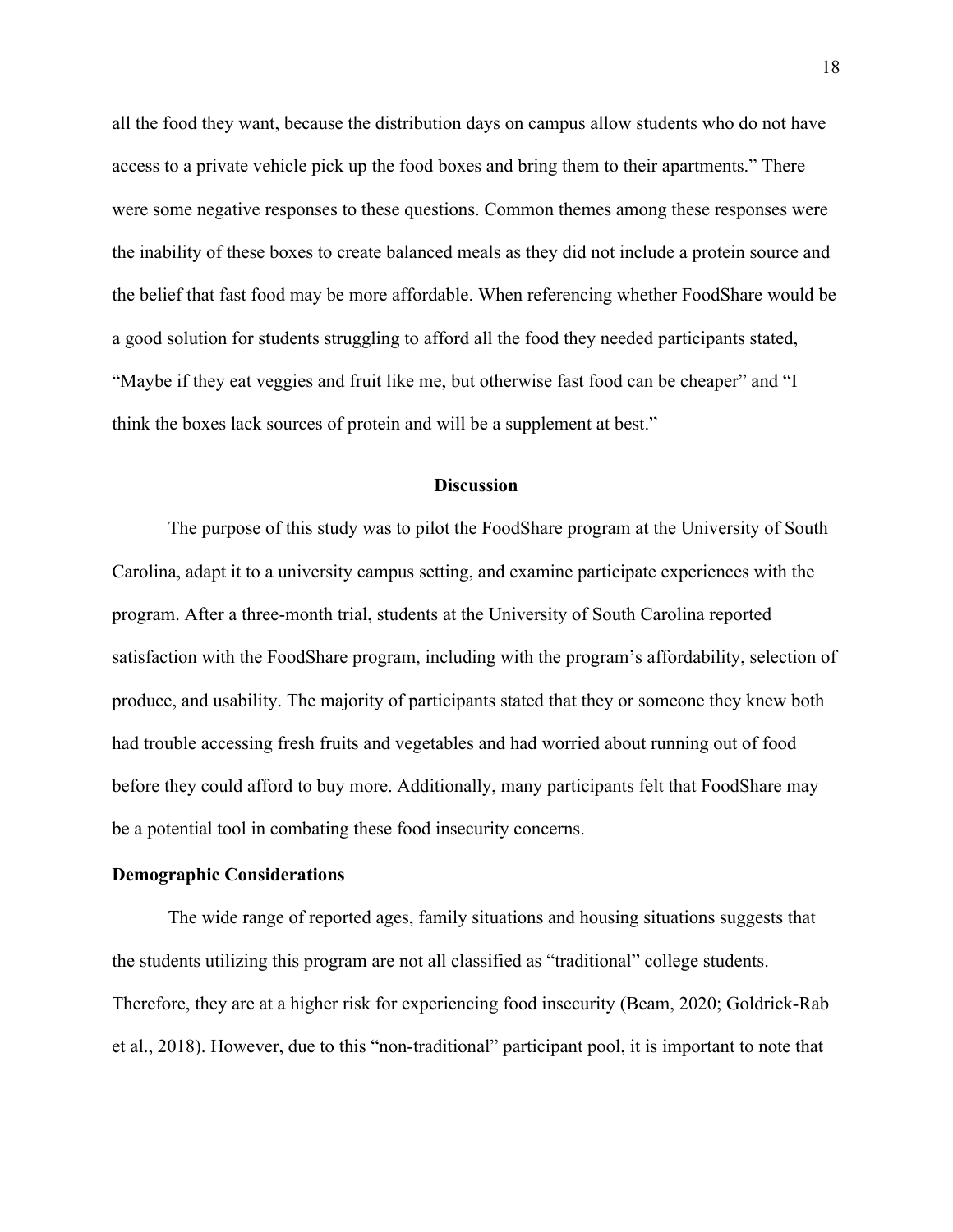these findings may not be generalizable to a traditional, undergraduate, on-campus, residential population.

None of the students surveyed were currently utilizing a meal plan. This suggests that the students that chose to participate in the FoodShare did not have a consistent source of food provided but rather had to manage their own food needs and buy each food source and meal separately. These challenges are somewhat different than those of traditional, residential undergraduates. Since most students lived off campus, were over the age of twenty, and did not utilize a meal plan suggests that the students using FoodShare were not first year students and were most likely upperclassmen or graduate students. Therefore, care should be taken to ensure that this program is marketed to students living off campus and in graduate programs in the future. This includes channels such as marketing through classes, advising, and online platforms such as email listservs and social media, as these modalities are accessed by all students. As this sample was small and contained mostly older, graduate students, this study was not able to explore how FoodShare might be utilized by traditional, residential students. However, future studies should examine the experiences of students living on campus with FoodShare.

### **Addressing Food Insecurity**

This study suggested that food insecurity is are many students at the University of South Carolina, and within the College of Social Work, dealing with issues of food insecurity. Since the majority of participants had both struggled with, or known someone who had struggled with, access fresh fruits and vegetables and worried about running out of food before they could afford to buy more, steps need to help students become more food secure. Participants stated that they believed that FoodShare may be a valuable resource in combating food insecurity on the Univesity of South Carolina's campus due to its accessibility and affordability. Additionally,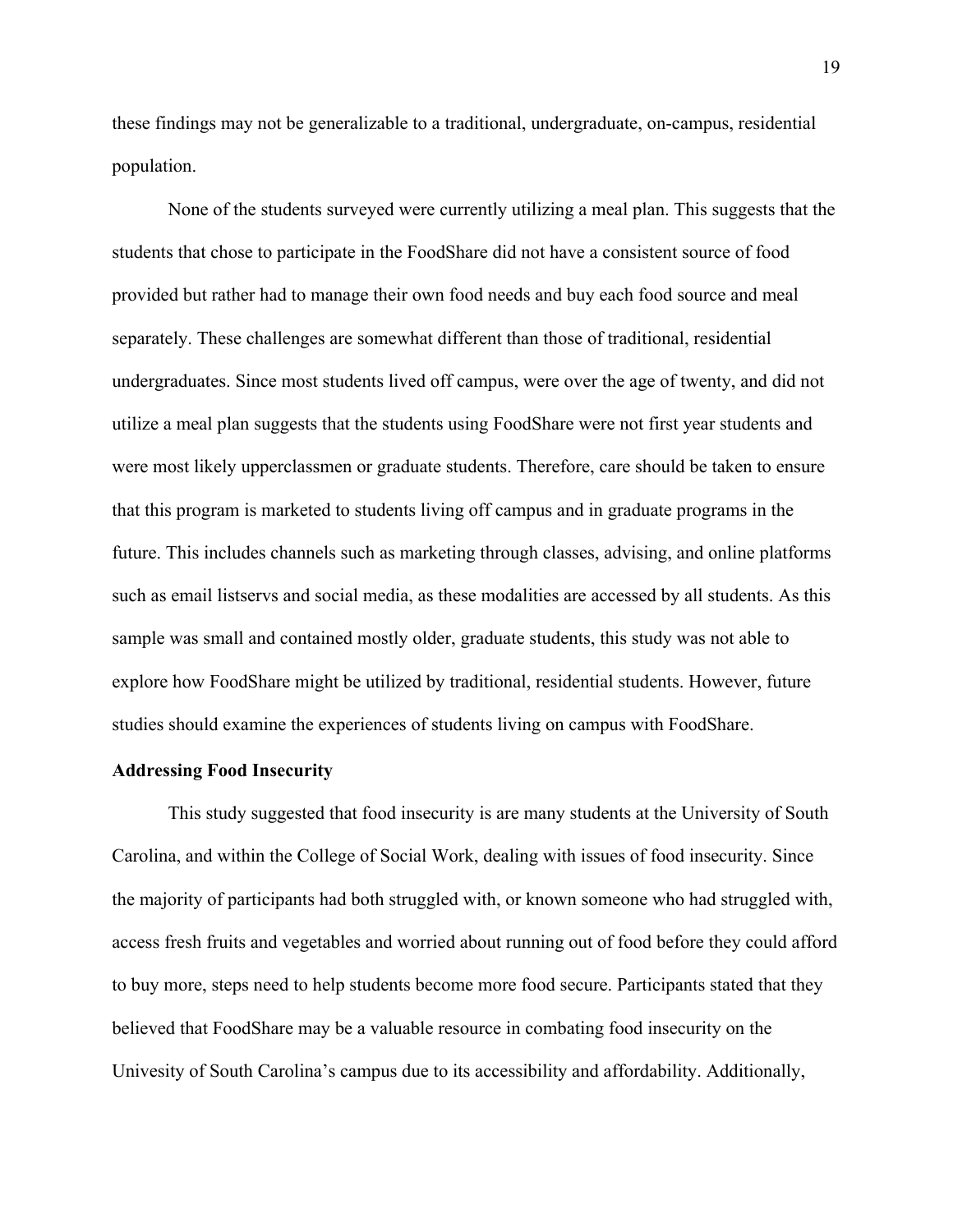participants satisfaction with different aspects of the program further reinforce that FoodShare may be a tool to counteract food insecurity.

Participants showed satisfaction with the program's usability and pickup times. This suggests that this program might be a viable alternative to reliance on food banks for food insecure students, as many students at a similar university cited inconvenient pick-up times and lack of information about the pantry's operating hours as barriers to use (el Zein et al., 2018). Currently, there is no other literature concerning the satisfaction of food delivery boxes among collegiate populations, however, school-based food insecurity interventions for children in kindergarten through twelfth grade such as backpack programs and the national school lunch program, have improved food insecurity among students and their parents in some cases(Arteaga & Heflin, 2014; Burke et al., 2021; Dalma et al., 2020). Therefore, university-based interventions, where students already spend a large amount of time, could be important in effectively distributing food and information about available assistance.

Additionally, satisfaction with affordability and overall satisfaction with the program suggest this program may be a viable tool to addressing food insecurity on college campuses. Satisfaction with affordability not only supports the longevity of the program, it also may suggest that this program lacks the social stigma surrounding food banks, as it is a paid-for program, and may not be perceived as a "hand out." The FoodShare boxes are professionally packaged, like many other food subscription services. Therefore, this program may not appear to be a free donation, but rather, a sustainable, paid for product. Future research should be conducted to compare the stigma associated with the FoodShare program compared to that of food pantries.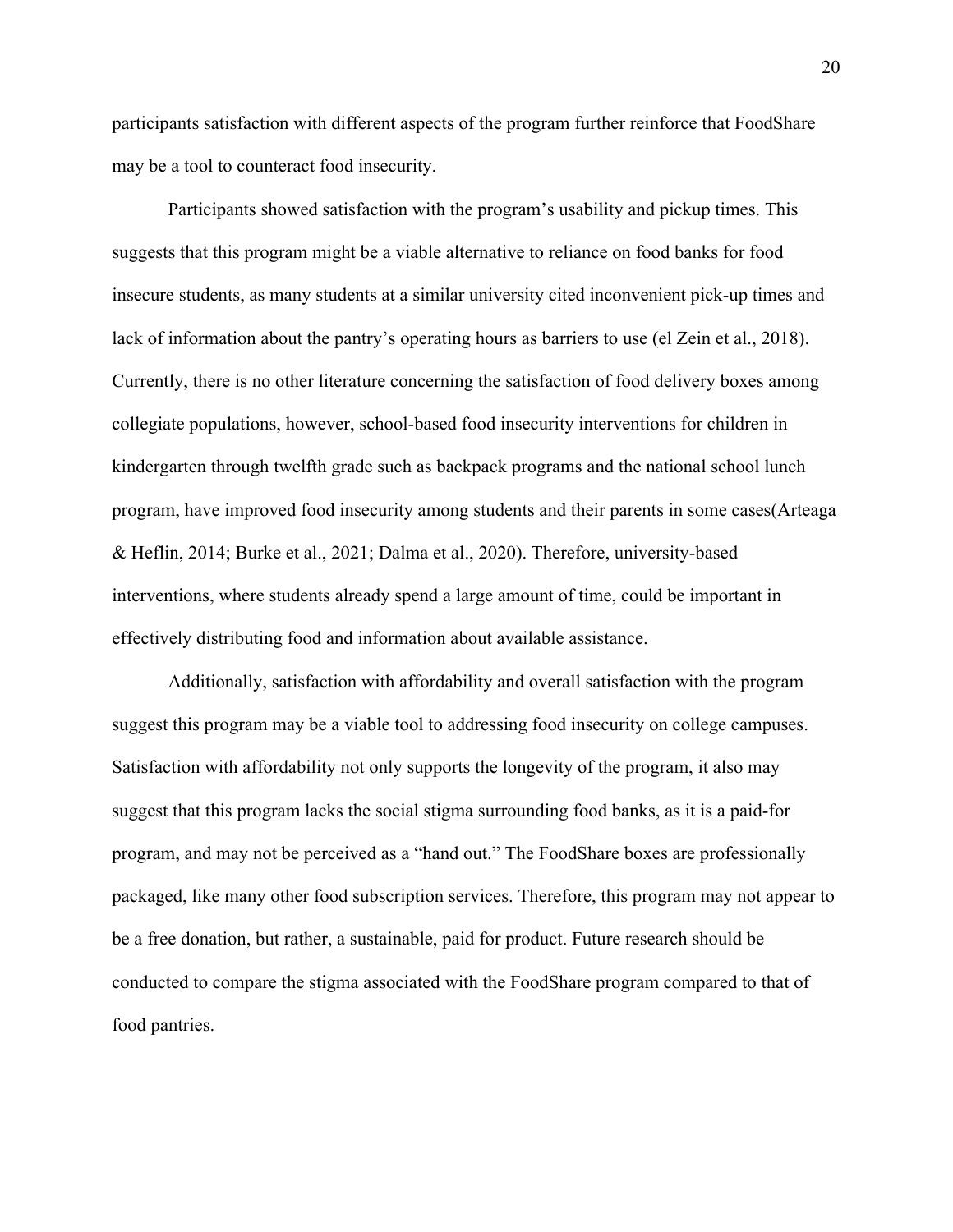### **Considerations for FoodShare in the Fall**

Three themes emerged from participant feedback for modifications to the FoodShare program in the fall. These themes mirrored ideas that had already been considered by researchers as possible future modifications. First, was a no-cook box option. This box would be slightly smaller in size and contain fruits and vegetables that could be easily consumed without preparation. Potential items would include apples, avocados, bananas, cantaloupe, baby carrots, clementines, cucumbers, grapefruit, grapes, kiwi, lemons, lettuce, mangoes, oranges, pears, bell peppers, plums, spinach, strawberries, grape tomatoes, roma tomatoes, broccoli crowns, blackberries, blueberries, cauliflower, celery, mushrooms, zucchini, and yellow squash. This box would be beneficial to students who live in dorms or do not have regular access to a kitchen. Additionally, this box may help students who do not have equipment to cook with, do not have cooking experience, or are living on their own for the first time eat fresh, healthy on a more consistent basis.

 Second, many participants requested a reduced cost for students, perhaps like the discount that is given via the Healthy Bucks program for SNAP participants. If the cost was reduced for students, the price would only be \$5, which may be significantly more affordable for students that have limited funds. A reduced cost, rather than a free box, may also encourage students to receive the box without the stigma of accepting free food. Further research into grant funding to pay for the difference in cost of the boxes should be explored.

 Third, participants requested more pickup points around campus, including a pickup location that was easily accessible via car. Potential pickup locations for the fall could include the University of South Carolina School of Law, Hamilton College, the Gamecock Pantry and the Carolina Coliseum. The UofSC School of Law has already expressed interest in creating a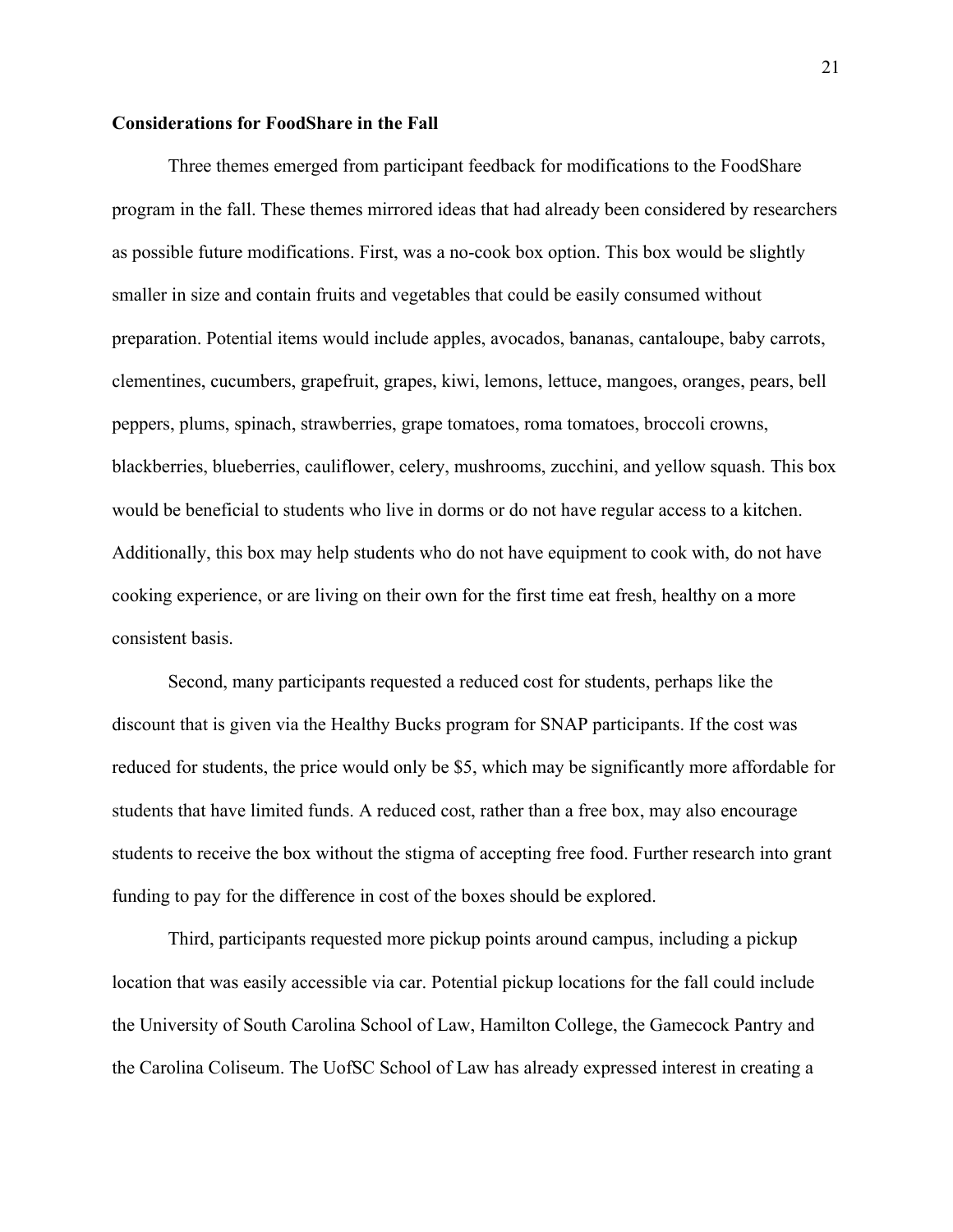distribution site and would expand access to the FoodShare program to the over 600 students in their facility. Hamilton College is easily accessible to students in the College of Social work, both undergraduate and graduate. Additionally, Hamilton College is located relatively centrally on the main campus and can be accessed by most students. The Gamecock Pantry is a location that many food-insecure students may already be familiar with and is a central location on campus that most students should be able to access. Finally, the Carolina Coliseum has a large parking lot that may be useful to participants that are using cars to transport their boxes. It is also located next to the Darla Moore School of Business, which houses over 6000 of the university's students.

 Moreover, there are a few other small considerations that need to be taken into account for the FoodShare program in the fall. First, a more permanent payment process needs to be put in place, most likely an option to pay with Carolina Card. Second, more labor and transportation will be needed as the program expands. More volunteers could be used to assist customers in carrying their boxes out to cars if they have mobility concerns. Additionally, only 15 to 25 boxes will fit in a car, so more cars and drivers will be needed to get boxes to various distribution locations around campus.

### **Strengths, Weaknesses and Needs for Further Research**

This study had two notable strengths. First, the FoodShare program is well established, as it has been operating in the community since 2015. Therefore, it has established vendors and staff, allowing for consistently high-quality produce which is delivered on time in a professional manner twice a month. Food is packaged professionally, and staff are available five days a week to address customer service concerns. Second, this program was marketed through the College of Social Work's social media, email listservs and physical building, ensuring that every student,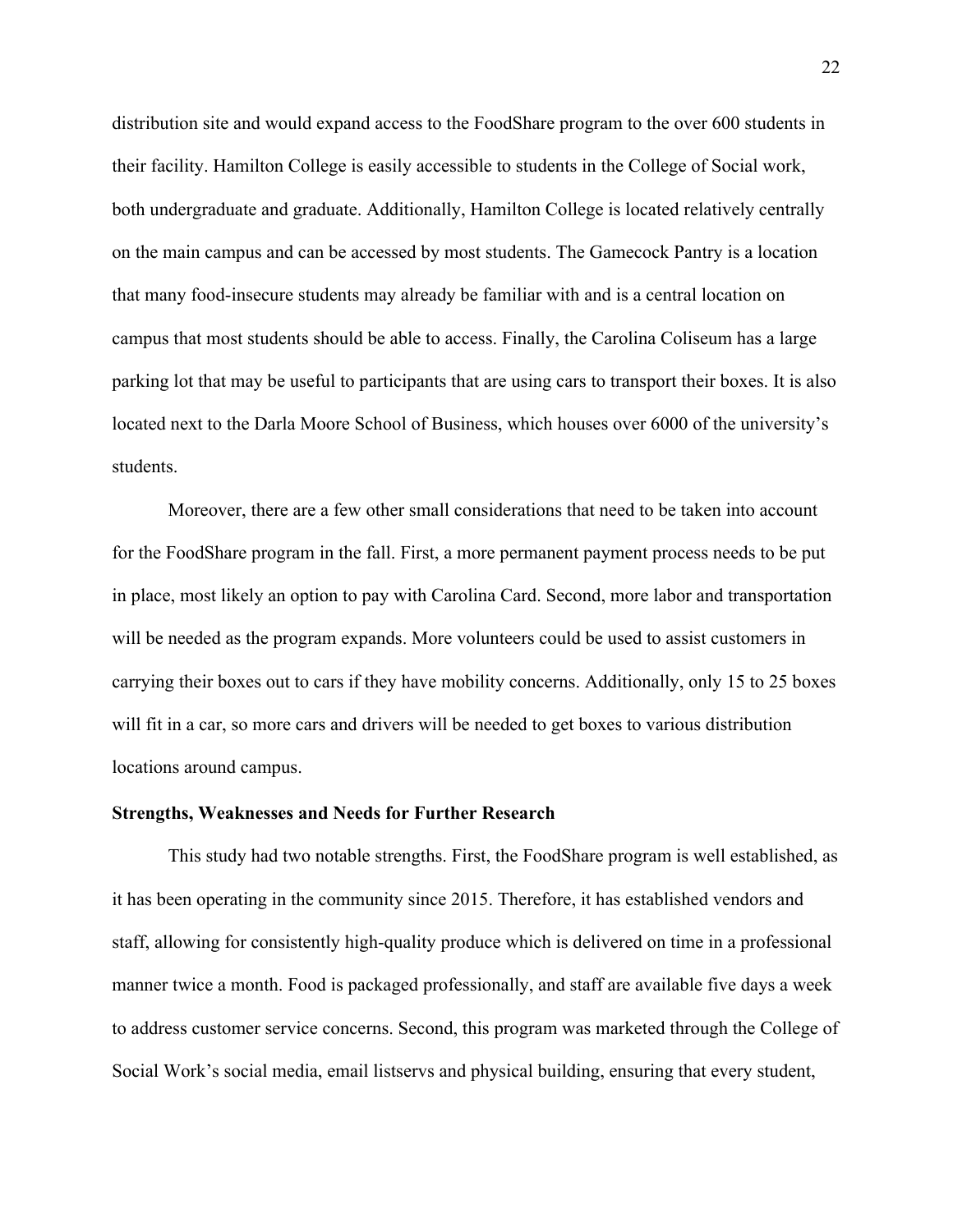faculty and staff member was aware of the opportunity to participate in this program. Therefore, students and faculty who may have been food insecure were aware of this program and able to participate.

This study also had several notable limitations. First, the study contained a relatively small sample size, with only 26 students/faculty/staff members surveyed to represent more than 36,000 students, faculty and staff at the University of South Carolina. Second, the survey measuring satisfaction of the program was created by the researchers and has not been tested by other studies. Additionally, participants were primarily recruited through the College of Social Work, which may not be demographically or financially representative of the entire university. Therefore, this study might not have reached the most at-risk populations on campus, who do not have the time or are unaware of the wellness resources the campus already provides. Further research should aim to expand this program to different programs within the University of South Carolina campus. Further studies should examine the demographic differences between different programs and colleges within the University of South Carolina and between the University of South Carolina and other colleges and universities.

Additionally, further research should be included to link FoodShare participation and its direct effect on food security. Resources such as the USDA's US Adult Food Security Survey Module could be used to establish baseline levels of food security. After boxes were purchased for a period of time, food security could be reassessed to establish if FoodShare had a direct impact on the food security status of the students surveyed. Further research could also be conducted to examine whether participation in the FoodShare program increased consumption of fruits and vegetables amongst collegiate participants.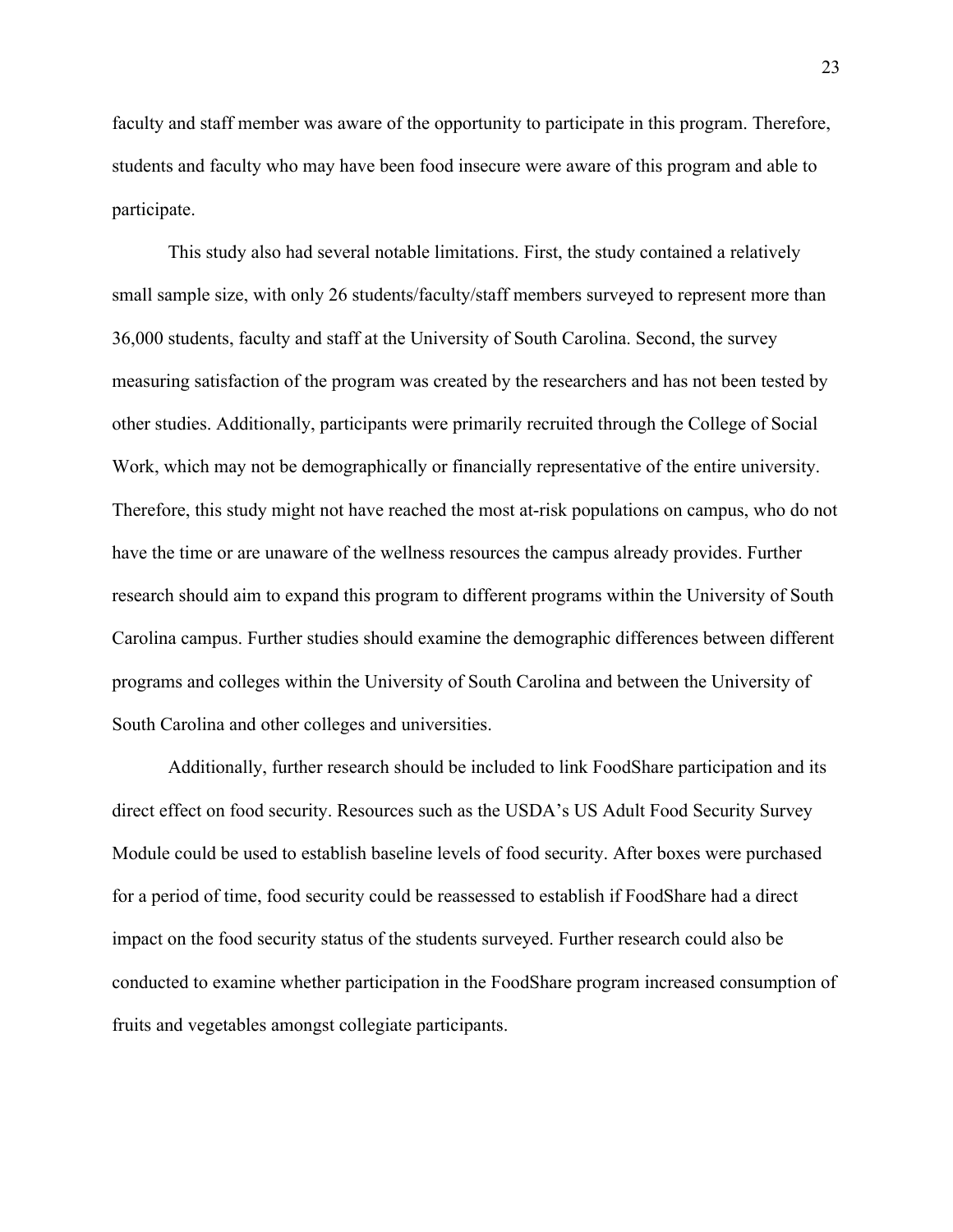#### **Conclusion**

 This study shows promising evidence to support the use of the FoodShare program, or other forms of affordable produce deliveries, as a tool to address food insecurity on college campuses. This study suggested that many "nontraditional" students and students living off campus could greatly benefit from this program. The program's accessibility and affordability were satisfactory to students electing to participate in it. Further considerations for the continuation of this program in the fall include the inclusion of a "no-cook box" option, reduced price for students, multiple pick-up locations and the utilization of Carolina Card payments. In the future, larger studies should be conducted to confirm satisfaction with FoodShare amongst different populations of students, within and outside of the University of South Carolina. Additionally, studies should be conducted to measure if changes in food security occur for students who purchase FoodShare boxes over long periods of time.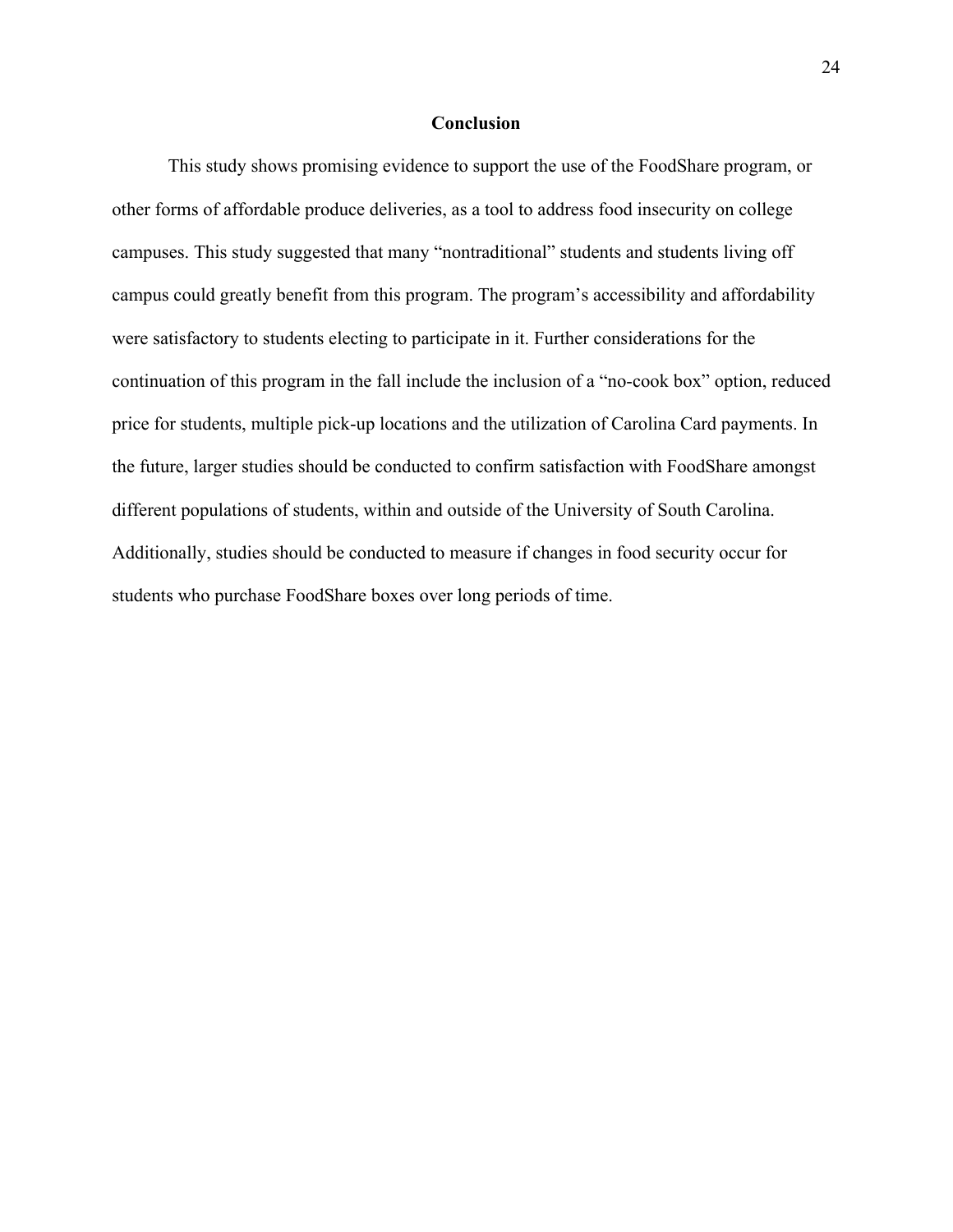### **Funding**

This project received no funding.

### **Acknowledgements**

The author would like to acknowledge the staff of FoodShare South Carolina, particularly Gordon Schell and Iris Gadsden, for adapting the FoodShare program and assisting with the transition to the University of South Carolina. The author would like to thank Dr. Maryah and Dr. Teri Browne for their assistance in facilitating distributions on campus. The author would like to thank Dr. Kara Montgomery for her assistance in editing this manuscript and her direction on the Honors Thesis process. Finally, the author would like to thank Dr. Christine Pellegrini for her assistance in editing this manuscript.

## **Institutional Review Board Statement**

Not Applicable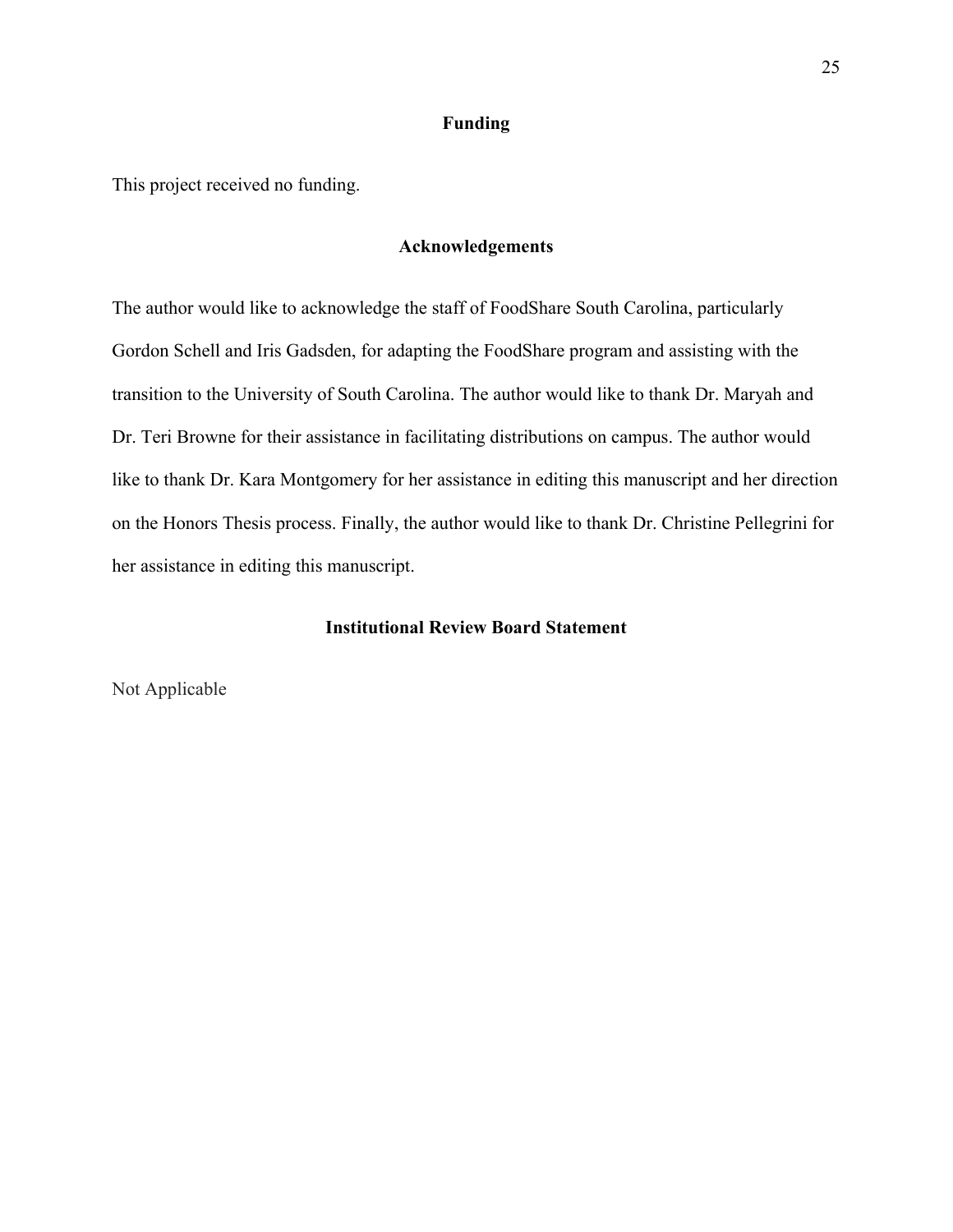#### **References**

- Arteaga, I., & Heflin, C. (2014). Participation in the National School Lunch Program and food security: An analysis of transitions into kindergarten. *Children and Youth Services Review*, *47*(P3), 224–230. https://doi.org/10.1016/j.childyouth.2014.09.014
- Beam, M. (2020). Nontraditional Students' Experiences With Food Insecurity: A Qualitative Study of Undergraduate Students. *Journal of Continuing Higher Education*, *68*(3), 141– 163. https://doi.org/10.1080/07377363.2020.1792254
- Burke, M., Cabili, C., Berman, D., Forrestal, S., & Gleason, P. (2021). A Randomized Controlled Trial of Three School Meals and Weekend Food Backpacks on Food Security in Virginia. *Journal of the Academy of Nutrition and Dietetics*, *121*(1), S34–S45. https://doi.org/10.1016/j.jand.2020.10.026
- Coleman-Jensen, A., Rabbitt, M. P., Gregory, C. A., & Singh, A. (2021). *Household Food Security in the United States in 2020*. www.ers.usda.gov
- Dalma, A., Petralias, A., Tsiampalis, T., Nikolakopoulos, S., Veloudaki, A., Kastorini, C. M., Papadimitriou, E., Zota, Di., & Linos, A. (2020). Effectiveness of a school food aid programme in improving household food insecurity; A cluster randomized trial. *European Journal of Public Health*, *30*(1), 171–178. https://doi.org/10.1093/eurpub/ckz091
- Daugherty, J. B., Birnbaum, M., & Clark, A. (2019). 'Having Enough': Students' Understanding of Food Insecurity and Campus Food Pantry Use. *Journal of Poverty*, *23*(7), 600–620. https://doi.org/10.1080/10875549.2019.1652721
- Davis, H., Sisson, S. B., & Clifton, S. (2021). A call for evidence to support food security interventions on college campuses. *Journal of American College Health*, *69*(6), 693–695. https://doi.org/10.1080/07448481.2019.1705829
- Draper, C., & Wilson, B. (n.d.). *FoodShare Columbia: A Case Study of a Produce Box Program with a SNAP Healthy Incentives Component*. http://www.sc.edu/nutrition/policy.shtml.
- el Zein, A., Mathews, A. E., House, L., & Shelnutt, K. P. (2018). Why are hungry college students not seeking help? Predictors of and barriers to using an on-campus food pantry. *Nutrients*, *10*(9). https://doi.org/10.3390/nu10091163
- Farahbakhsh, J., Hanbazaza, M., Ball, G. D. C., Farmer, A. P., Maximova, K., & Willows, N. D. (2017). Food insecure student clients of a university-based food bank have compromised health, dietary intake and academic quality. *Nutrition and Dietetics*, *74*(1), 67–73. https://doi.org/10.1111/1747-0080.12307
- Freudenberg, N., Goldrick-Rab, S., & Poppendieck, J. (2019). College students and SNAP: The new face of food insecurity in the United States. *American Journal of Public Health*, *109*(12), 1652–1658. https://doi.org/10.2105/AJPH.2019.305332
- Goldrick-Rab, S., Richardson, J., Schneider, J., Hernandez, A., & Cady, C. (2018). *STILL HUNGRY AND HOMELESS IN COLLEGE*.
- Hattangadi, N., Vogel, E., Carroll, L. J., & Côté, P. (2019). "Everybody i know is always Hungry.. But nobody asks why": University students, food insecurity and mental health. In *Sustainability (Switzerland)* (Vol. 11, Issue 6). MDPI AG. https://doi.org/10.3390/su11061571
- Johnston, J., & Baker, L. (2005). Eating outside the box: FoodShare's good food box and the challenge of scale. In *Agriculture and Human Values* (Vol. 22, Issue 3, pp. 313–325). https://doi.org/10.1007/s10460-005-6048-y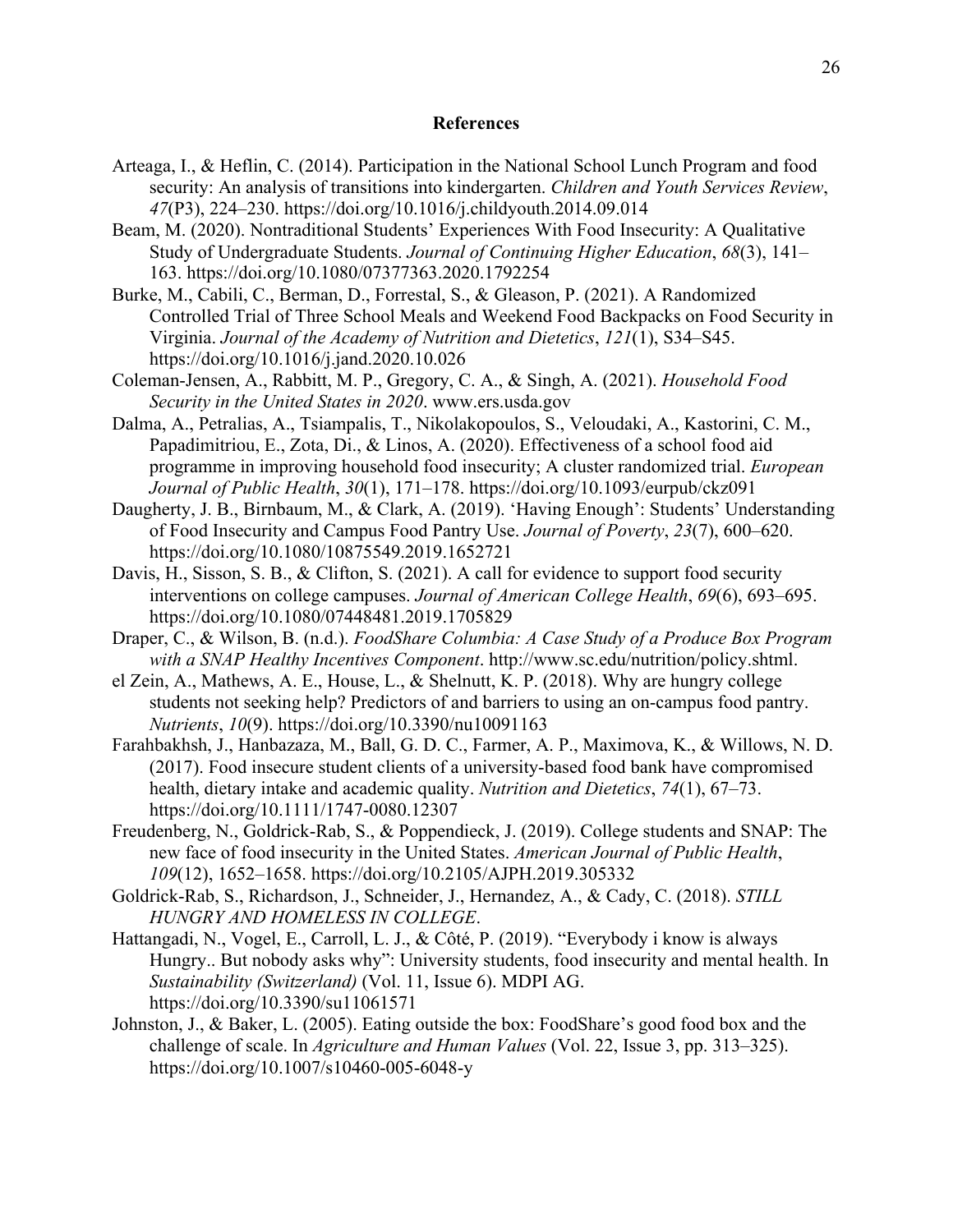- Landry, M. J., Gundersen, C., & Eicher-Miller, H. A. (2022). Food Insecurity on College and University Campuses: A Context and Rationale for Solutions. In *Journal of the Academy of Nutrition and Dietetics* (Vol. 122, Issue 3, pp. 519–524). Elsevier B.V. https://doi.org/10.1016/j.jand.2021.10.021
- McArthur, L. H., Ball, L., Danek, A. C., & Holbert, D. (2018). A High Prevalence of Food Insecurity Among University Students in Appalachia Reflects a Need for Educational Interventions and Policy Advocacy. *Journal of Nutrition Education and Behavior*, *50*(6), 564–572. https://doi.org/10.1016/j.jneb.2017.10.011
- Meza, A., Altman, E., Martinez, S., & Leung, C. W. (2019). "It's a Feeling That One Is Not Worth Food": A Qualitative Study Exploring the Psychosocial Experience and Academic Consequences of Food Insecurity Among College Students. *Journal of the Academy of Nutrition and Dietetics*, *119*(10), 1713-1721.e1. https://doi.org/10.1016/j.jand.2018.09.006
- Miewald, C., Holben, D., & Hall, P. (2012). Role of a food box program: In fruit and vegetable consumption and food security. *Canadian Journal of Dietetic Practice and Research*, *73*(2), 59–65. https://doi.org/10.3148/73.2.2012.59
- Miller, M., Middendorf, G., Wood, S., Lutter, S., Jones, S., & Lindshield, B. (2019). Food Insecurity and Assistance on Campus: A Survey of the Student Body. *Online Journal of Rural Research & Policy*, *14*(2). https://doi.org/10.4148/1936-0487.1097
- Mirabitur, E., Peterson, K. E., Rathz, C., Matlen, S., & Kasper, N. (2016). Predictors of collegestudent food security and fruit and vegetable intake differ by housing type. *Journal of American College Health*, *64*(7), 555–564. https://doi.org/10.1080/07448481.2016.1192543
- Nces. (2021). *Chapter: 3/Postsecondary Education Section: Finances and Resources*.
- Nikolaus, C. J., An, R., Ellison, B., & Nickols-Richardson, S. M. (2020). Food Insecurity among College Students in the United States: A Scoping Review. In *Advances in Nutrition* (Vol. 11, Issue 2, pp. 327–348). Oxford University Press. https://doi.org/10.1093/advances/nmz111
- Olfert, M. D., Hagedorn, R. L., & Walker, A. E. (n.d.). *Food insecurity risk among Firstgeneration college students at an aPPalachian university*.
- Payne-Sturges, D. C., Tjaden, A., Caldeira, K. M., Vincent, K. B., & Arria, A. M. (2018). Student Hunger on Campus: Food Insecurity Among College Students and Implications for Academic Institutions. *American Journal of Health Promotion*, *32*(2), 349–354. https://doi.org/10.1177/0890117117719620
- Phillips, E., McDaniel, A., & Croft, A. (2018). Food Insecurity and Academic Disruption Among College Students. *Journal of Student Affairs Research and Practice*, *55*(4), 353–372. https://doi.org/10.1080/19496591.2018.1470003
- Pia Chaparro, M., Zaghloul, S. S., Holck, P., & Dobbs, J. (2009). Food insecurity prevalence among college students at the University of Hawai'i at Mānoa. *Public Health Nutrition*, *12*(11), 2097–2103. https://doi.org/10.1017/S1368980009990735
- Raskind, I. G., Haardörfer, R., & Berg, C. J. (2019). Food insecurity, psychosocial health and academic performance among college and university students in Georgia, USA. *Public Health Nutrition*, *22*(3), 476–485. https://doi.org/10.1017/S1368980018003439
- Ratcliffe, C., McKernan, S. M., & Zhang, S. (2011). How much does the supplemental nutrition assistance program reduce food insecurity? *American Journal of Agricultural Economics*, *93*(4), 1082–1098. https://doi.org/10.1093/ajae/aar026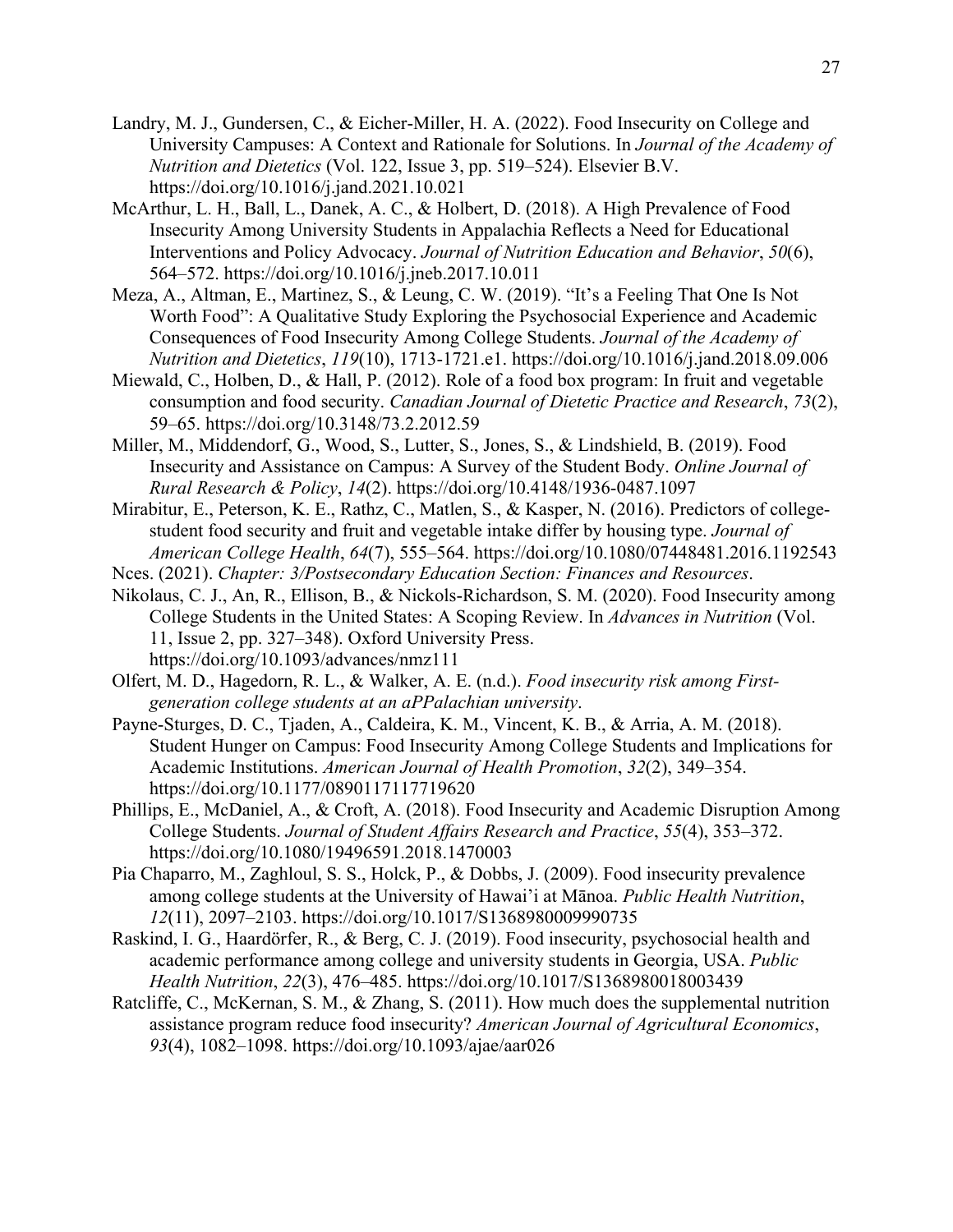- Waity, J. F., Huelskamp, A., & Russell, J. (2020). Collaborating to Assess and Address Food Insecurity on a College Campus: a Case Study at a Mid-Sized, Regional University. *Innovative Higher Education*, *45*(5), 405–417. https://doi.org/10.1007/s10755-020-09512-y
- Watson, T. D., Malan, H., Glik, D., & Martinez, S. M. (2017). College students identify university support for basic needs and life skills as key ingredient in addressing food insecurity on campus. *California Agriculture*, *71*(3), 130–138. https://doi.org/10.3733/ca.2017a0023
- Willis, D. E. (2019). Feeding the Student Body: Unequal Food Insecurity Among College Students. *American Journal of Health Education*, *50*(3), 167–175. https://doi.org/10.1080/19325037.2019.1590261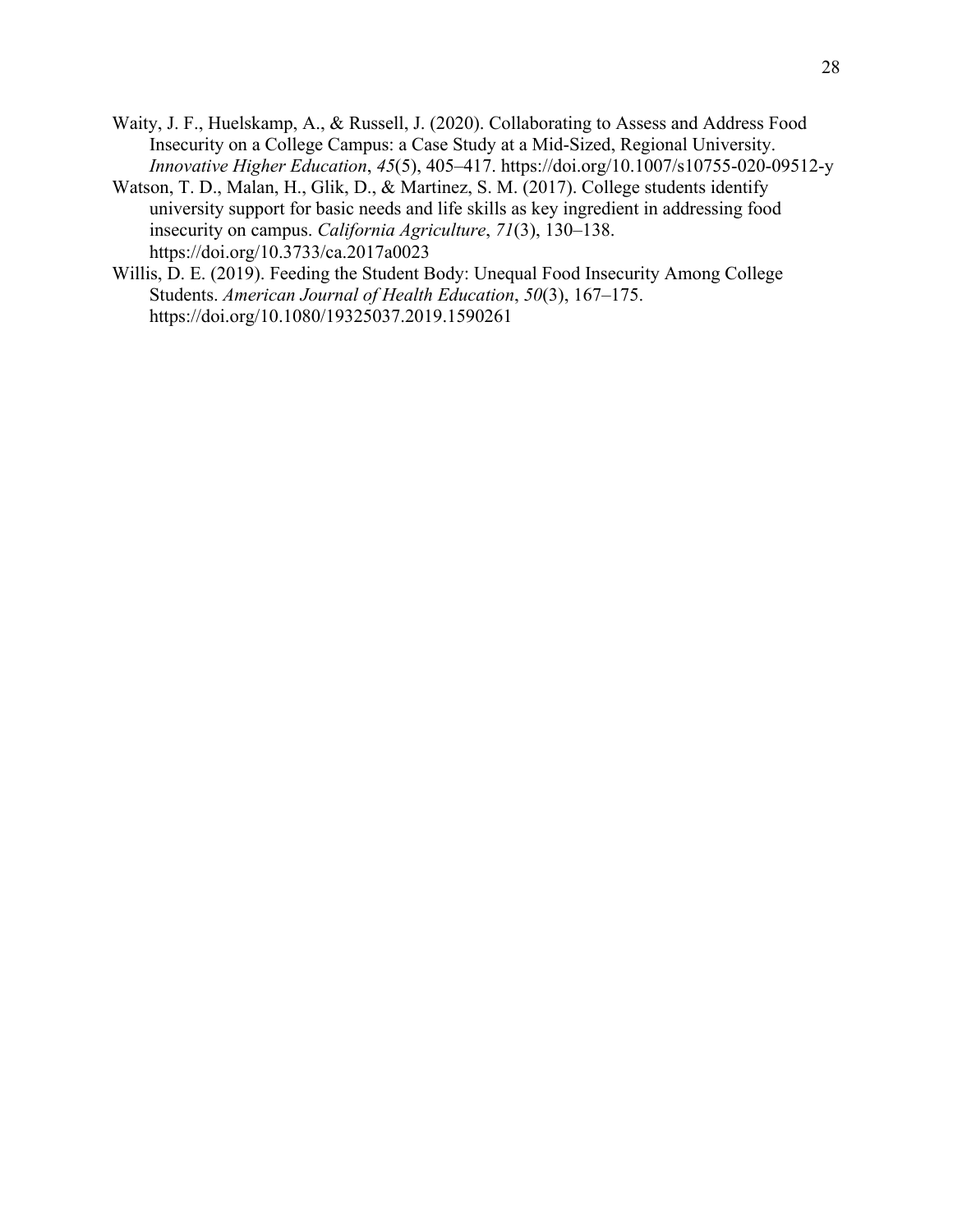# **Appendix 1: FoodShare Satisfaction Survey**

- 1. Please choose the role that best describes you:
	- Student
	- Faculty
	- Staff
- 2. If you are a student, do you use a meal plan?
	- Yes
	- No
- 3. Please choose the family situation that best describes you:
	- Single
	- Married/Partnered
	- Married with Children
	- Single with Children
- 4. Please choose the housing situation that best describes you:
	- I live in a dorm
	- I live by myself off campus
	- I live with roommates off campus
	- I live with my parents
	- I live with my partner
	- I live with my partner and dependents
	- I live with dependents
- 5. Please state your name in years:
- 6. Please rate your satisfaction with different aspects of the FoodShare Program on the following scale:
	- o 1: Very Unsatisfied
	- o 2: Unsatisfied
	- o 3: Neutral
	- o 4: Satisfied
	- o 5: Very Satisfied